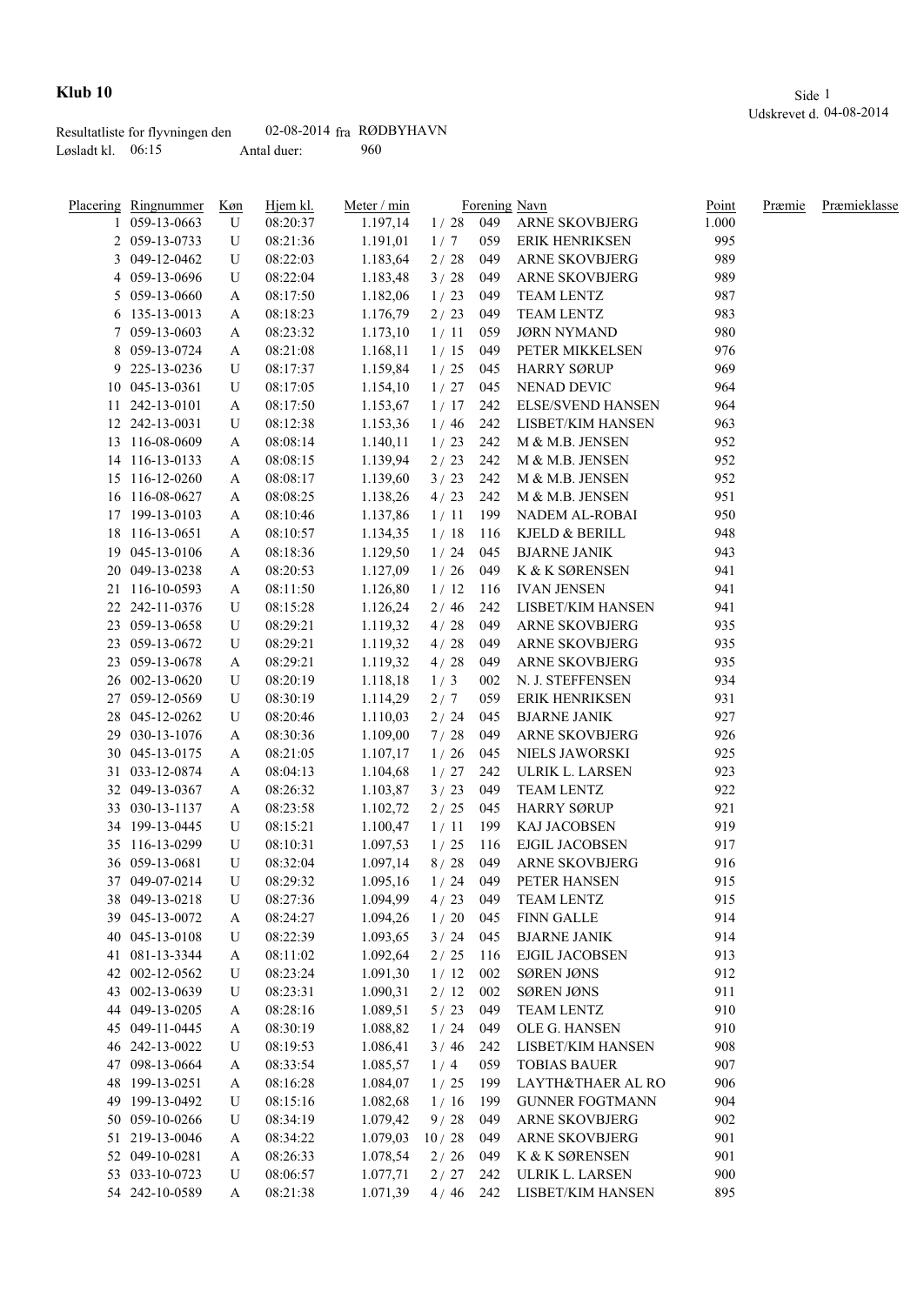|                   | Resultatliste for flyvningen den | 02-08-2014 $fra$ RØDBYHAVN |     |
|-------------------|----------------------------------|----------------------------|-----|
| Løsladt kl. 06:15 |                                  | Antal duer:                | 960 |

|    | Placering Ringnummer Køn |   | Hjem kl. | Meter / min          |            |     | Forening Navn              | Point | Præmie | Præmieklasse |
|----|--------------------------|---|----------|----------------------|------------|-----|----------------------------|-------|--------|--------------|
|    | 55 059-13-0656           | U | 08:35:23 | 1.071,22             |            |     | 11 / 28 049 ARNE SKOVBJERG | 895   |        |              |
|    | 56 242-12-0278           | A | 08:21:46 | 1.070,27             | 5/46       |     | 242 LISBET/KIM HANSEN      | 894   |        |              |
|    | 57 199-13-0569           | U | 08:18:17 | 1.066,88             | 2/18       | 116 | KJELD & BERILL             | 891   |        |              |
|    | 58 242-12-0460           | U | 08:24:40 | 1.065,69             | 1/24       | 242 | <b>LARS NIELSEN</b>        | 890   |        |              |
|    | 59 242-13-0316           | A | 08:28:06 | 1.064,68             | 2/17       | 242 | <b>ELSE/SVEND HANSEN</b>   | 889   |        |              |
|    | 60 059-13-0675           | U | 08:36:16 | 1.064,52             | 12/28      | 049 | <b>ARNE SKOVBJERG</b>      | 889   |        |              |
| 61 | 059-11-1336              | U | 08:28:20 | 1.064,12             | 3/26       | 049 | K & K SØRENSEN             | 889   |        |              |
|    | 62 250-12-0298           | A | 08:19:42 | 1.062,09             | 2/11       | 199 | KAJ JACOBSEN               | 887   |        |              |
|    | 63 059-13-0622           | U | 08:36:59 | 1.061,97             | 2/11       | 059 | <b>JØRN NYMAND</b>         | 887   |        |              |
|    | 64 059-13-0617           | U | 08:37:04 | 1.061,35             | 3/11       | 059 | <b>JØRN NYMAND</b>         | 887   |        |              |
|    | 65 242-13-0053           | U | 08:22:52 | 1.061,06             | 6/46       | 242 | LISBET/KIM HANSEN          | 886   |        |              |
|    | 66 242-13-0202           | U | 08:25:14 | 1.061,05             | 2/24       | 242 | <b>LARS NIELSEN</b>        | 886   |        |              |
|    | 67 242-11-0081           | U | 08:23:04 | 1.060,79             | $1/18$ 242 |     | MIRKO HADZIC               | 886   |        |              |
|    | 68 049-12-0534           | U | 08:29:04 | 1.060,76             | 3/25       | 045 | <b>HARRY SØRUP</b>         | 886   |        |              |
|    | 69 242-13-0111           | A | 08:22:58 | 1.060,23             | 7/46       | 242 | LISBET/KIM HANSEN          | 886   |        |              |
|    | 70 242-13-0086           | A | 08:23:00 | 1.059,95             | 8/46       | 242 | LISBET/KIM HANSEN          | 885   |        |              |
|    | 71 242-13-0130           | U | 08:23:11 | 1.059,82             | 2/18       | 242 | MIRKO HADZIC               | 885   |        |              |
|    | 72 242-13-0143           | A | 08:23:12 | 1.059,68             | 3/18       | 242 | MIRKO HADZIC               | 885   |        |              |
|    | 73 045-12-0321           | U | 08:26:45 | 1.059,54             | 2/26       | 045 | NIELS JAWORSKI             | 885   |        |              |
|    | 74 242-13-0036           | A | 08:23:08 | 1.058,85             | 9/46       | 242 | LISBET/KIM HANSEN          | 884   |        |              |
|    | 75 901-10-0265           | A | 08:29:21 | 1.058,53             | 4/25       | 045 | <b>HARRY SØRUP</b>         | 884   |        |              |
|    | 76 045-12-0322           | U | 08:26:53 | 1.058,47             | 3/26       | 045 | NIELS JAWORSKI             | 884   |        |              |
|    | 77 000-12-2268           | A | 08:09:05 | 1.057,56             | 3/27       | 242 | ULRIK L. LARSEN            | 883   |        |              |
|    | 78 242-12-0205           | A | 08:23:21 | 1.057,06             | 10/46      | 242 | LISBET/KIM HANSEN          | 883   |        |              |
|    | 79 049-13-0285           | A | 08:34:25 | 1.056,80             | 2/24       | 049 | PETER HANSEN               | 883   |        |              |
|    | 80 059-11-1122           | U | 08:37:43 | 1.056,51             | 3/7        | 059 | <b>ERIK HENRIKSEN</b>      | 883   |        |              |
|    | 81 242-13-0233           | U | 08:25:49 | 1.056,32             | 3/24       | 242 | <b>LARS NIELSEN</b>        | 882   |        |              |
|    | 82 049-13-0035           | U | 08:32:16 | 1.053,99             | 1/10       | 049 | <b>SUSAN &amp; STEEN</b>   | 880   |        |              |
|    | 83 000-13-3002           | U | 08:26:07 | 1.053,34             | 1/6        | 002 | OLE MORTENSEN              | 880   |        |              |
|    | 84 242-13-0308           | A | 08:29:35 | 1.052,95             | 3/17       | 242 | <b>ELSE/SVEND HANSEN</b>   | 880   |        |              |
|    | 85 049-13-0228           | A | 08:29:46 | 1.052,80             | 4/26       | 049 | K & K SØRENSEN             | 879   |        |              |
|    | 86 033-11-1089           | U | 08:09:37 | 1.052,64             | 4/27       | 242 | ULRIK L. LARSEN            | 879   |        |              |
|    | 87 116-12-0495           | U | 08:19:59 | 1.052,62             | 1/16       | 116 | <b>RENE LARSEN</b>         | 879   |        |              |
|    | 88 199-13-0205           | A | 08:20:06 | 1.052,59             | 2/25       | 199 | LAYTH&THAER AL RO          | 879   |        |              |
|    | 89 002-11-0312           | U | 08:26:14 |                      | 2/6        | 002 | <b>OLE MORTENSEN</b>       | 879   |        |              |
|    | 90 199-13-0467           | A | 08:18:48 | 1.052,41<br>1.051,79 | 2/16       | 199 | <b>GUNNER FOGTMANN</b>     | 879   |        |              |
|    | 91 116-13-0701           | U | 08:20:03 | 1.051,73             | 1/12       |     | 116 FREDDY NORDQUIST       | 879   |        |              |
|    | 92 116-13-0634           | U | 08:20:27 | 1.048,70             | 2/16       | 116 | <b>RENE LARSEN</b>         | 876   |        |              |
|    | 93 199-13-0321           |   | 08:20:50 | 1.046,76             | 1/40       | 199 | THERGAM-AL-HUIO            | 874   |        |              |
|    | 94 242-13-0235           | U | 08:27:02 | 1.046,59             | 4/24       | 242 | <b>LARS NIELSEN</b>        | 874   |        |              |
|    | 95 242-13-0209           | A | 08:27:04 | 1.046,32             | 5/24       | 242 | <b>LARS NIELSEN</b>        | 874   |        |              |
|    | 96 242-13-0325           | A | 08:30:28 | 1.046,08             |            |     | <b>ELSE/SVEND HANSEN</b>   | 874   |        |              |
|    | 97 242-13-0315           | A | 08:30:29 | 1.045,95             | 4/17       | 242 | <b>ELSE/SVEND HANSEN</b>   | 874   |        |              |
|    | 98 242-13-0309           | U |          |                      | $5/17$ 242 |     | <b>ELSE/SVEND HANSEN</b>   |       |        |              |
|    |                          | U | 08:30:36 | 1.045,05             | 6/17       | 242 |                            | 873   |        |              |
|    | 99 242-13-0216           | A | 08:27:14 | 1.045,01             | 6/24       | 242 | <b>LARS NIELSEN</b>        | 873   |        |              |
|    | 100 059-13-0563          | A | 08:39:21 | 1.044,54             | 1/5        | 059 | <b>JØRGEN HAUGE</b>        | 873   |        |              |
|    | 101 242-13-0063          | U | 08:25:01 | 1.043,51             | 11/46      | 242 | LISBET/KIM HANSEN          | 872   |        |              |
|    | 102 059-13-0667          | U | 08:31:21 | 1.043,00             | $5/25$     | 045 | <b>HARRY SØRUP</b>         | 871   |        |              |
|    | 103 059-13-0651          | A | 08:39:19 | 1.042,02             | 13/28      | 049 | ARNE SKOVBJERG             | 870   |        |              |
|    | 104 059-13-0664          | A | 08:39:21 | 1.041,78             | 14/28      | 049 | ARNE SKOVBJERG             | 870   |        |              |
|    | 105 049-10-0124          | A | 08:36:31 | 1.041,12             | 3/24       | 049 | PETER HANSEN               | 870   |        |              |
|    | 106 049-12-0007          | U | 08:36:36 | 1.040,51             | 4 / 24     | 049 | PETER HANSEN               | 869   |        |              |
|    | 107 045-13-0279          | A | 08:30:23 | 1.039,95             | 1/21       | 045 | <b>ERIK KRUSE</b>          | 869   |        |              |
|    | 108 000-13-3177          | A | 08:36:41 | 1.039,90             | 5/24       | 049 | PETER HANSEN               | 869   |        |              |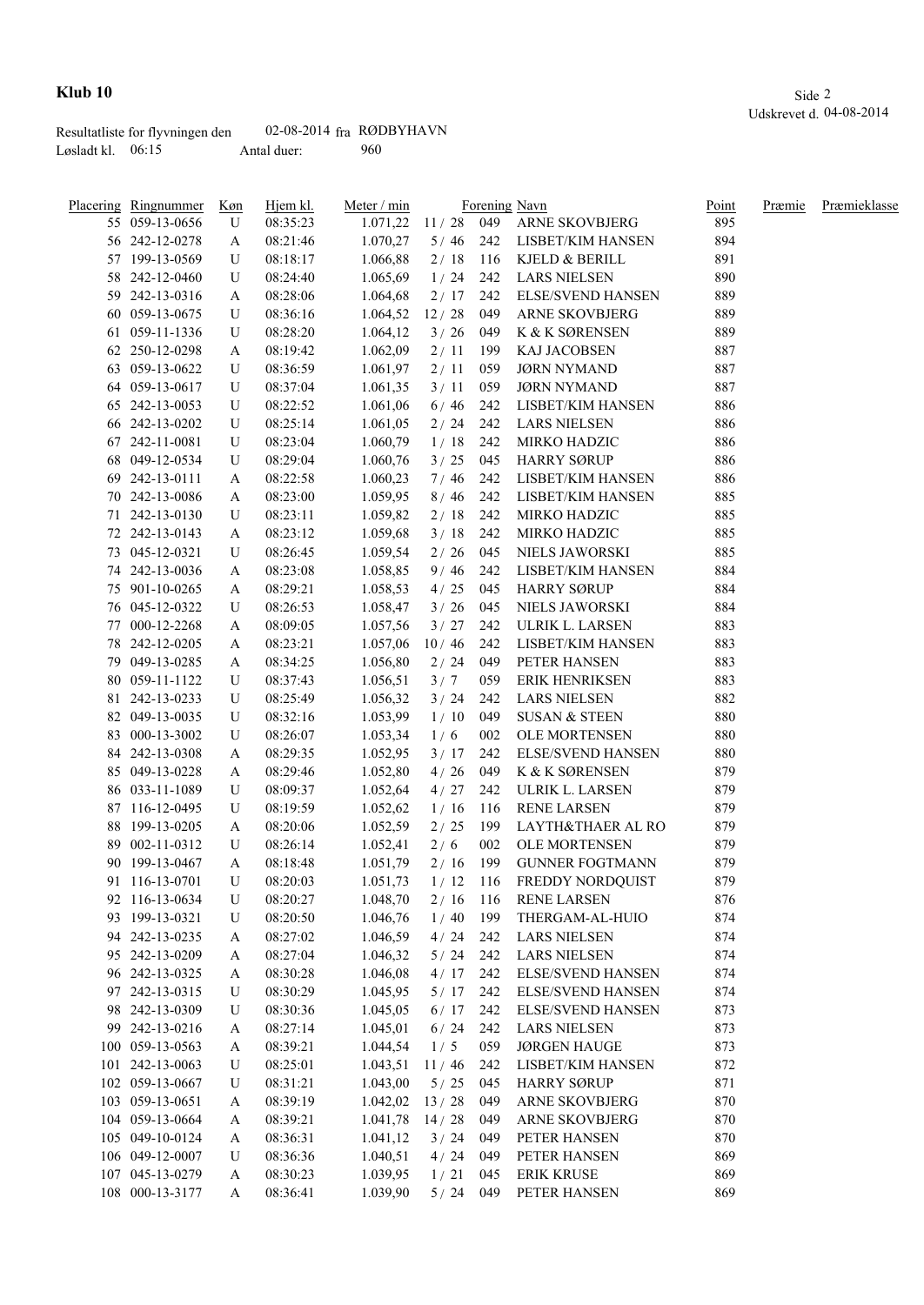|                     | Resultatliste for flyvningen den | 02-08-2014 $fra$ RØDBYHAVN |     |
|---------------------|----------------------------------|----------------------------|-----|
| Løsladt kl. $06:15$ |                                  | Antal duer:                | 960 |

| Placering Ringnummer | Køn | Hjem kl. | Meter / min |            |     | Forening Navn            | Point | Præmie | Præmieklasse |
|----------------------|-----|----------|-------------|------------|-----|--------------------------|-------|--------|--------------|
| 109 049-12-0154      | U   | 08:31:31 | 1.039,30    |            |     | 5/26 049 K & K SØRENSEN  | 868   |        |              |
| 110 002-13-0633      | U   | 08:29:50 | 1.039,23    | 3/12       | 002 | SØREN JØNS               | 868   |        |              |
| 111 049-12-0040      | A   | 08:36:47 | 1.039,16    | 6/24       | 049 | PETER HANSEN             | 868   |        |              |
| 112 049-11-0424      | A   | 08:36:49 | 1.038,92    | 2/24       | 049 | OLE G. HANSEN            | 868   |        |              |
| 113 000-13-3162      | U   | 08:31:35 | 1.038,79    | 6/26       | 049 | K & K SØRENSEN           | 868   |        |              |
| 114 116-13-0028      | A   | 08:20:09 | 1.038,63    | 1/27       | 116 | <b>JØRGEN PIHL</b>       | 868   |        |              |
| 115 225-13-0717      | A   | 08:36:52 | 1.038,47    | 1/11       | 049 | <b>ERIK HANSEN</b>       | 867   |        |              |
| 116 199-12-0149      | A   | 08:21:51 | 1.038,20    | 1/21       | 199 | KELD FREDERICIA          | 867   |        |              |
| 117 225-13-0230      | U   | 08:21:42 | 1.038,11    | 3/18       | 116 | KJELD & BERILL           | 867   |        |              |
| 118 199-13-0352      | U   | 08:22:06 | 1.036,33    | 2/40       | 199 | THERGAM-AL-HUIO          | 866   |        |              |
| 118 116-10-1031      | U   | 08:22:06 | 1.036,33    | 2/40       | 199 | THERGAM-AL-HUIO          | 866   |        |              |
| 120 045-11-0304      | A   | 08:27:20 | 1.036,02    | 1/8        | 045 | JOHNNI PEDERSEN          | 865   |        |              |
| 121 002-13-0556      | A   | 08:27:49 | 1.035,28    | 1/5        | 002 | <b>GEORGES BOGIATZIS</b> | 865   |        |              |
| 122 002-13-0510      | A   | 08:27:50 | 1.035,15    | 2/5        | 002 | <b>GEORGES BOGIATZIS</b> | 865   |        |              |
| 123 116-13-0713      | A   | 08:22:07 | 1.034,63    | 2/12       | 116 | FREDDY NORDQUIST         | 864   |        |              |
| 124 000-12-2064      | A   | 08:28:31 | 1.034,41    | 3/6        | 002 | OLE MORTENSEN            | 864   |        |              |
| 125 242-13-0208      | A   | 08:28:37 | 1.034,19    | 7/24       | 242 | <b>LARS NIELSEN</b>      | 864   |        |              |
| 126 242-11-0338      | A   | 08:26:12 | 1.034,10    | 12/46      | 242 | LISBET/KIM HANSEN        | 864   |        |              |
| 127 059-12-0532      | U   | 08:40:27 | 1.033,90    | 15/28      | 049 | ARNE SKOVBJERG           | 864   |        |              |
| 128 045-13-0063      | U   | 08:32:04 | 1.033,44    | 2/20       | 045 | <b>FINN GALLE</b>        | 863   |        |              |
| 129 199-13-0328      | A   | 08:22:28 | 1.033,35    | 4/40       | 199 | THERGAM-AL-HUIO          | 863   |        |              |
| 130 199-12-0280      | A   | 08:22:31 | 1.032,95    | 5/40       | 199 | THERGAM-AL-HUIO          | 863   |        |              |
| 131 100-13-0632      | U   | 08:35:39 | 1.032,32    | $6/23$     | 049 | TEAM LENTZ               | 862   |        |              |
| 132 116-12-0153      | U   | 08:20:59 |             | 2/27       | 116 | <b>JØRGEN PIHL</b>       | 862   |        |              |
|                      |     |          | 1.031,76    |            |     |                          | 858   |        |              |
| 133 049-12-0545      | A   | 08:33:23 | 1.027,67    | $6/25$     | 045 | <b>HARRY SØRUP</b>       | 858   |        |              |
| 134 059-13-0707      | A   | 08:41:46 | 1.027,36    | 4/7        | 059 | <b>ERIK HENRIKSEN</b>    |       |        |              |
| 135 049-13-0213      | A   | 08:36:31 | 1.026,00    | 7/23       | 049 | <b>TEAM LENTZ</b>        | 857   |        |              |
| 136 059-13-0509      | U   | 08:42:02 | 1.025,47    | 1/3        | 059 | KIM HOLGERSEN            | 857   |        |              |
| 137 242-12-0228      | A   | 08:27:20 | 1.025,24    | 13/46      | 242 | LISBET/KIM HANSEN        | 856   |        |              |
| 138 059-13-0609      | U   | 08:42:07 | 1.024,91    | 4/11       | 059 | JØRN NYMAND              | 856   |        |              |
| 139 045-13-0424      | A   | 08:33:21 | 1.023,85    | 3/20       | 045 | <b>FINN GALLE</b>        | 855   |        |              |
| 140 049-13-0198      | U   | 08:36:54 | 1.023,23    | 8/23       | 049 | TEAM LENTZ               | 855   |        |              |
| 141 242-13-0122      | U   | 08:27:48 | 1.022,98    | 4/18       | 242 | MIRKO HADZIC             | 855   |        |              |
| 142 199-13-0452      | A   | 08:24:31 | 1.022,60    | 3/11       | 199 | KAJ JACOBSEN             | 854   |        |              |
| 143 045-13-0248      | A   | 08:33:35 | 1.022,12    | 4/20       | 045 | FINN GALLE               | 854   |        |              |
| 144 059-13-0766      | A   | 08:37:19 | 1.020,23    | 9/23       | 049 | <b>TEAM LENTZ</b>        | 852   |        |              |
| 145 033-13-0488      | U   | 07:57:45 | 1.020,06    | $1/19$ 033 |     | <b>JONAS V. MADSEN</b>   | 852   |        |              |
| 146 000-12-2278      | A   | 07:57:46 | 1.019,90    | 2/19       | 033 | <b>JONAS V. MADSEN</b>   | 852   |        |              |
| 147 049-12-0551      | A   | 08:35:28 | 1.018,60    | 1/9        | 045 | <b>STEEN LUNDQVIST</b>   | 851   |        |              |
| 148 049-13-0185      | A   | 08:37:32 | 1.018,21    | 1/10       | 049 | STEEN & BESIM            | 851   |        |              |
| 149 049-12-0459      | A   | 08:32:38 | 1.018,09    | 4/12       | 002 | SØREN JØNS               | 850   |        |              |
| 150 030-12-0643      | U   | 08:34:45 | 1.017,62    | 7/25       | 045 | <b>HARRY SØRUP</b>       | 850   |        |              |
| 151 045-13-0198      | U   | 08:32:11 | 1.017,57    | 4/26       | 045 | NIELS JAWORSKI           | 850   |        |              |
| 152 045-11-0175      | U   | 08:33:29 | 1.017,40    | 2/27       | 045 | NENAD DEVIC              | 850   |        |              |
| 153 116-11-0633      | A   | 08:22:59 | 1.014,71    | 1/16       | 116 | <b>SØREN LARSEN</b>      | 848   |        |              |
| 154 059-13-0620      | A   | 08:43:47 | 1.013,43    | 5/11       | 059 | <b>JØRN NYMAND</b>       | 847   |        |              |
| 155 242-13-0302      | U   | 08:34:51 | 1.013,29    | 7/17       | 242 | <b>ELSE/SVEND HANSEN</b> | 846   |        |              |
| 156 059-13-0659      | A   | 08:43:25 | 1.013,24    | 16/28      | 049 | ARNE SKOVBJERG           | 846   |        |              |
| 157 199-11-0244      | A   | 08:25:08 | 1.012,27    | 2/11       | 199 | NADEM AL-ROBAI           | 846   |        |              |
| 158 242-13-0565      | A   | 08:14:12 | 1.012,16    | 5/27       | 242 | ULRIK L. LARSEN          | 845   |        |              |
| 159 045-13-0168      | U   | 08:33:12 | 1.010,08    | 5/26       | 045 | NIELS JAWORSKI           | 844   |        |              |
| 160 045-13-0202      | A   | 08:36:45 | 1.009,37    | 2/9        | 045 | STEEN LUNDQVIST          | 843   |        |              |
| 161 116-13-0627      | A   | 08:25:22 | 1.009,15    | 3/16       | 116 | <b>RENE LARSEN</b>       | 843   |        |              |
| 162 045-13-0270      | U   | 08:34:36 | 1.008,53    | 2/21       | 045 | <b>ERIK KRUSE</b>        | 842   |        |              |
|                      |     |          |             |            |     |                          |       |        |              |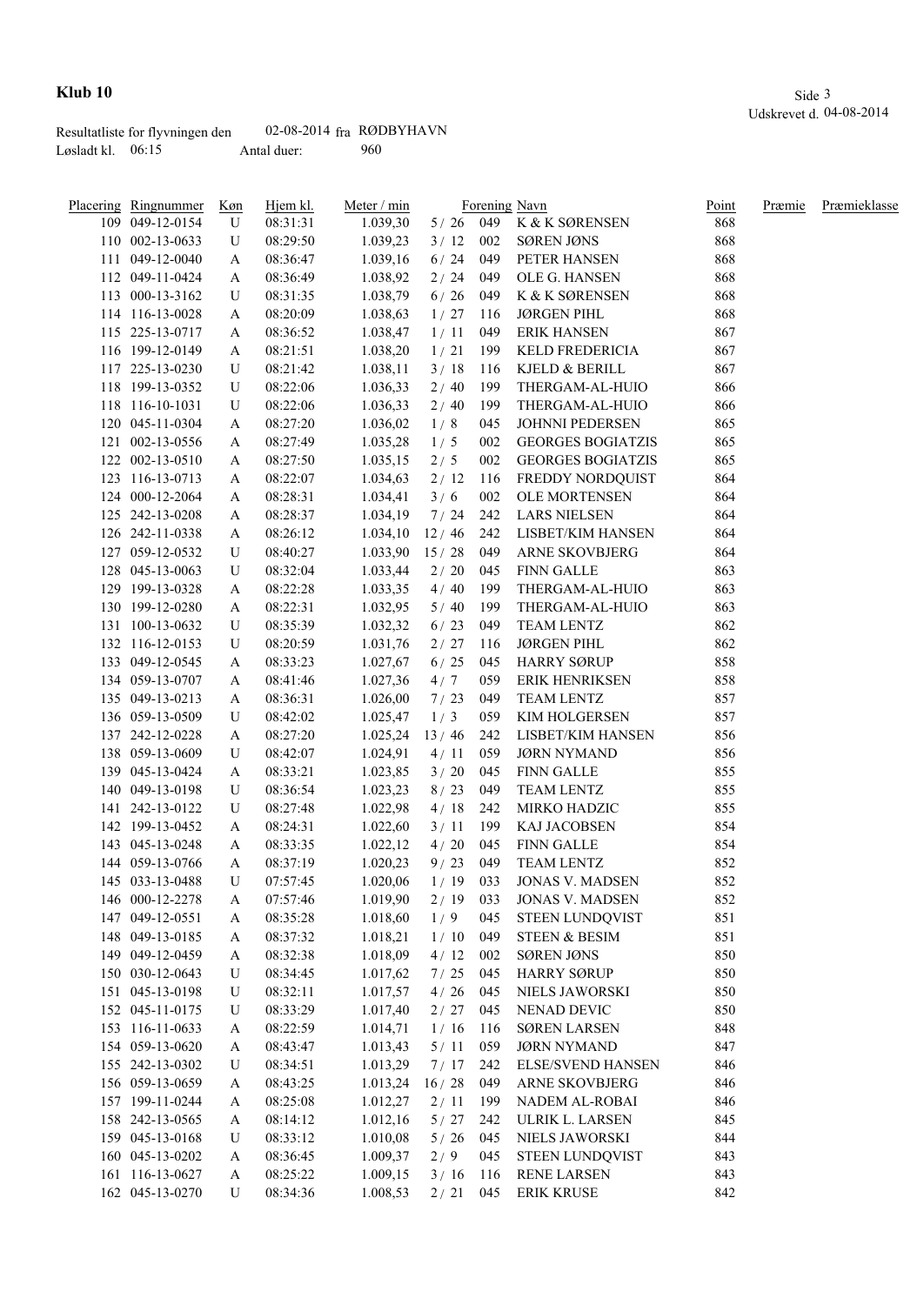|                   | Resultatliste for flyvningen den | 02-08-2014 $fra$ RØDBYHAVN |     |
|-------------------|----------------------------------|----------------------------|-----|
| Løsladt kl. 06:15 |                                  | Antal duer:                | 960 |

| Placering Ringnummer               | Køn | Hjem kl. | Meter / min |              |            | Forening Navn                     | Point | Præmie | Præmieklasse |
|------------------------------------|-----|----------|-------------|--------------|------------|-----------------------------------|-------|--------|--------------|
| 163 059-13-0762                    | A   | 08:41:10 | 1.008,00    |              |            | 3 / 24 049 OLE G. HANSEN          | 842   |        |              |
| 164 002-12-0476                    | U   | 08:25:48 | 1.006,82    | 1/21         | 199        | <b>JIMMY FREDERICIA</b>           | 841   |        |              |
| 165 242-12-0318                    | U   | 08:32:15 | 1.006,81    | 8/24         |            | 242 LARS NIELSEN                  | 841   |        |              |
| 166 242-13-0327                    | A   | 08:35:53 | 1.005,86    | 8/17         | 242        | <b>ELSE/SVEND HANSEN</b>          | 840   |        |              |
| 167 000-12-1248                    | A   | 08:36:04 | 1.005,78    | 7/26         | 049        | K & K SØRENSEN                    | 840   |        |              |
| 168 242-12-0310                    | A   | 08:32:24 | 1.005,71    | 9/24         | 242        | <b>LARS NIELSEN</b>               | 840   |        |              |
| 169 000-12-1529                    | U   | 08:23:27 | 1.005,04    | 5/23         | 242        | M & M.B. JENSEN                   | 840   |        |              |
| 170 199-13-0220                    | A   | 08:26:06 | 1.004,42    | 3/25         | 199        | LAYTH&THAER AL RO                 | 839   |        |              |
| 171 002-13-0506                    | A   | 08:31:54 | 1.004,40    | 3/5          | 002        | <b>GEORGES BOGIATZIS</b>          | 839   |        |              |
| 172 049-13-0186                    | U   | 08:39:31 | 1.004,24    | 2/10         | 049        | <b>STEEN &amp; BESIM</b>          | 839   |        |              |
| 173 116-13-0262                    | U   | 08:25:59 | 1.004,06    | 1/23         | 116        | <b>OLE &amp; CARSTEN</b>          | 839   |        |              |
| 174 199-12-0052                    | A   | 08:27:03 | 1.002,99    | 4/11         | 199        | KAJ JACOBSEN                      | 838   |        |              |
| 175 059-13-0615                    | U   | 08:45:24 | 1.002,54    | 6/11         | 059        | <b>JØRN NYMAND</b>                | 837   |        |              |
| 176 199-13-0354                    | U   | 08:26:27 | 1.002,04    | 6/40         | 199        | THERGAM-AL-HUIO                   | 837   |        |              |
| 177 059-13-0638                    | U   | 08:45:41 | 1.000,65    | 7/11         | 059        | <b>JØRN NYMAND</b>                | 836   |        |              |
| 178 000-13-3180                    | A   | 08:42:24 | 999,57      | 7/24         | 049        | PETER HANSEN                      | 835   |        |              |
| 179 059-13-0352                    | A   | 08:45:41 | 997,99      | 17/28        | 049        | <b>ARNE SKOVBJERG</b>             | 834   |        |              |
| 180 116-09-0757                    | A   | 08:26:55 | 997,96      | 2/12         | 116        | <b>IVAN JENSEN</b>                | 834   |        |              |
| 181 148-13-0106                    | A   | 08:26:50 | 997,59      | 2/23         | 116        | OLE & CARSTEN                     | 833   |        |              |
| 182 116-08-0022                    | A   | 08:26:59 | 997,46      | 3/12         | 116        | <b>IVAN JENSEN</b>                | 833   |        |              |
| 183 049-13-0075                    | U   | 08:40:07 | 996,97      | 2/10         | 049        | <b>SUSAN &amp; STEEN</b>          | 833   |        |              |
| 184 242-12-0245                    | U   | 08:31:08 | 996,63      | 14/46        | 242        | LISBET/KIM HANSEN                 | 833   |        |              |
| 185 242-11-0086                    | A   | 08:31:19 | 996,59      | 5/18         | 242        | MIRKO HADZIC                      | 832   |        |              |
| 186 242-12-0320                    | A   | 08:33:41 | 996,40      | 10/24        | 242        | <b>LARS NIELSEN</b>               | 832   |        |              |
| 187 242-12-0183                    | A   | 08:31:10 | 996,38      | 15/46        | 242        | LISBET/KIM HANSEN                 | 832   |        |              |
| 188 242-12-0182                    | A   | 08:31:11 | 996,26      | 16/46        | 242        | LISBET/KIM HANSEN                 | 832   |        |              |
| 189 192-13-3564                    | A   | 08:22:21 | 995,55      | 3/25         | 116        | EJGIL JACOBSEN                    | 832   |        |              |
| 190 045-13-0150                    | U   | 08:35:20 | 994,79      | 4/24         | 045        | <b>BJARNE JANIK</b>               | 831   |        |              |
| 191 033-13-0505                    | U   | 08:00:24 | 994,42      | 3/19         | 033        | <b>JONAS V. MADSEN</b>            | 831   |        |              |
| 192 002-12-0570                    | U   | 08:36:03 | 993,46      | 2/3          | 002        | N. J. STEFFENSEN                  | 830   |        |              |
| 193 049-13-0089                    | U   | 08:43:28 | 992,38      | 4/24         | 049        | OLE G. HANSEN                     | 829   |        |              |
| 194 199-13-0360                    | U   | 08:27:45 | 992,23      | 7/40         | - 199      | THERGAM-AL-HUIO                   | 829   |        |              |
| 195 242-13-0132                    |     | 08:31:56 |             | 6/18         | 242        | MIRKO HADZIC                      | 829   |        |              |
| 196 199-13-0367                    | A   |          | 992,10      | 8/40         | 199        | THERGAM-AL-HUIO                   | 828   |        |              |
|                                    | A   | 08:27:50 | 991,61      |              |            |                                   |       |        |              |
| 197 071-11-0845                    | U   | 08:41:39 | 989,63      | 3/10         | 049        | <b>STEEN &amp; BESIM</b>          | 827   |        |              |
| 198 199-13-0314<br>199 122-13-0228 | A   | 08:28:08 | 989,21      | 2/21         | 199<br>199 | KELD FREDERICIA                   | 826   |        |              |
| 200 242-12-0244                    | A   | 08:29:00 | 988,39      | 5/11         |            | KAJ JACOBSEN<br>LISBET/KIM HANSEN | 826   |        |              |
|                                    | U   | 08:32:19 |             | 988,04 17/46 | 242        |                                   | 825   |        |              |
| 201 199-13-0437                    | U   | 08:28:18 | 987,94      | 2/21         | 199        | <b>JIMMY FREDERICIA</b>           | 825   |        |              |
| 202 242-13-0157                    | A   | 08:23:32 | 986,19      | 1/7          | 242        | M. HALD PEDERSEN                  | 824   |        |              |
| 203 242-13-0109                    | A   | 08:38:48 | 985,46      | 9/17         | 242        | <b>ELSE/SVEND HANSEN</b>          | 823   |        |              |
| 204 116-13-0011                    | A   | 08:26:59 | 984,85      | 3/27         | 116        | <b>JØRGEN PIHL</b>                | 823   |        |              |
| 205 116-11-0284                    | U   | 08:27:01 | 984,61      | 4/27         | 116        | <b>JØRGEN PIHL</b>                | 822   |        |              |
| 206 242-13-0243                    | U   | 08:35:38 | 982,59      | 11/24        | 242        | <b>LARS NIELSEN</b>               | 821   |        |              |
| 207 045-13-0136                    | A   | 08:37:13 | 981,61      | 5/24         | 045        | <b>BJARNE JANIK</b>               | 820   |        |              |
| 208 242-13-0064                    | U   | 08:33:17 | 981,13      | 18/46        | 242        | LISBET/KIM HANSEN                 | 820   |        |              |
| 209 045-11-0045                    | U   | 08:37:17 | 981,09      | $6/26$       | 045        | NIELS JAWORSKI                    | 820   |        |              |
| 210 242-09-1244                    | A   | 08:33:19 | 980,89      | 19/46        | 242        | LISBET/KIM HANSEN                 | 819   |        |              |
| 211 045-13-0169                    | A   | 08:37:20 | 980,74      | 7/26         | 045        | NIELS JAWORSKI                    | 819   |        |              |
| 212 242-11-0283                    | U   | 08:36:05 | 979,46      | 12/24        | 242        | <b>LARS NIELSEN</b>               | 818   |        |              |
| 213 033-13-0546                    | U   | 08:43:15 | 979,40      | 10/23        | 049        | TEAM LENTZ                        | 818   |        |              |
| 214 116-13-0680                    | U   | 08:29:30 | 978,80      | 4/12         | 116        | <b>IVAN JENSEN</b>                | 818   |        |              |
| 215 049-13-0316                    | A   | 08:45:36 | 978,34      | 2/15         | 049        | PETER MIKKELSEN                   | 817   |        |              |
| 216 049-10-0331                    | U   | 08:41:19 | 977,86      | 3/9          | 045        | STEEN LUNDQVIST                   | 817   |        |              |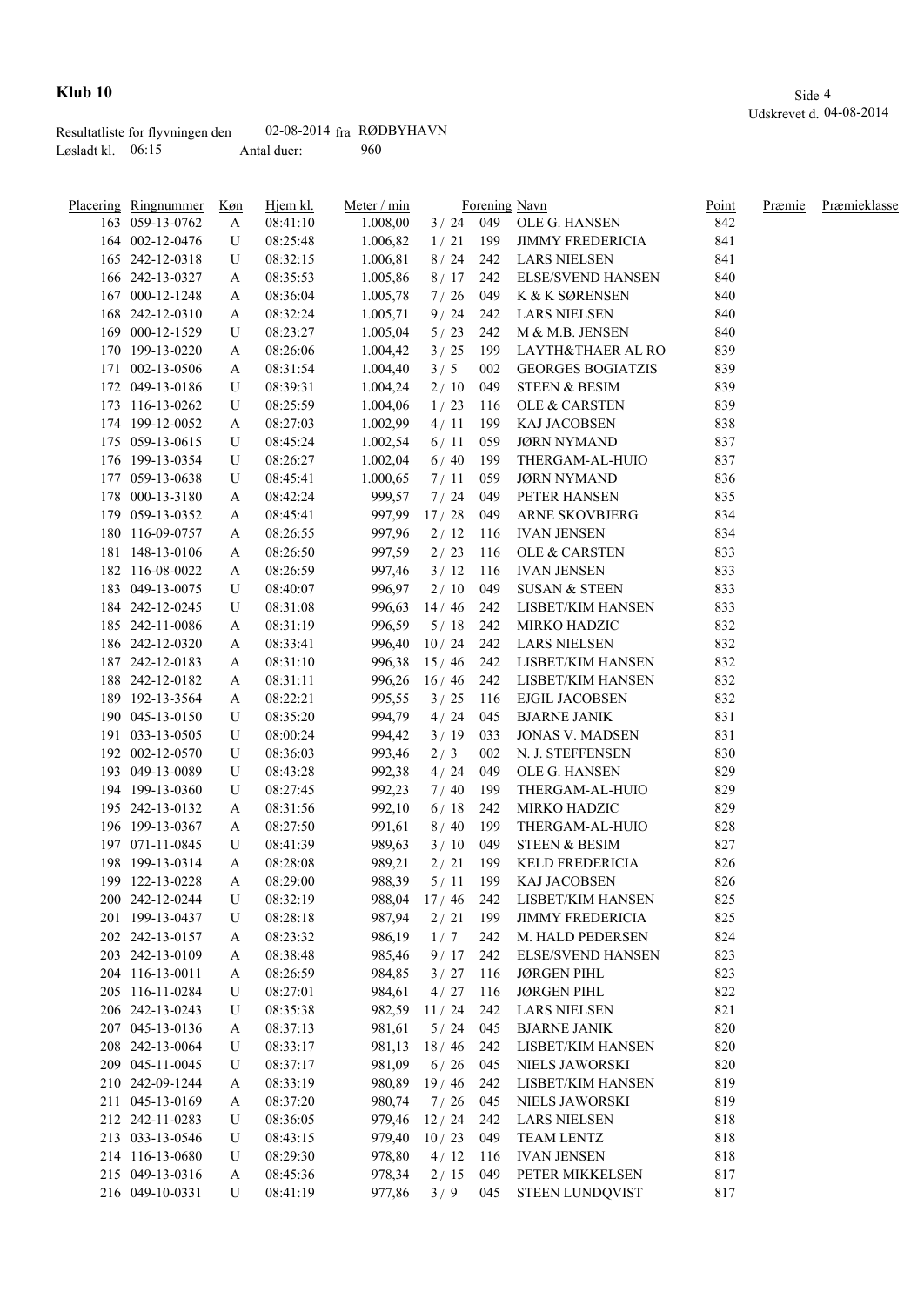|                     | Resultatliste for flyvningen den | 02-08-2014 $fra$ RØDBYHAVN |     |
|---------------------|----------------------------------|----------------------------|-----|
| Løsladt kl. $06:15$ |                                  | Antal duer:                | 960 |

| Placering Ringnummer | <u>Køn</u> | Hjem kl. | Meter / min |                    |       | Forening Navn            | Point | Præmie | Præmieklasse |
|----------------------|------------|----------|-------------|--------------------|-------|--------------------------|-------|--------|--------------|
| 217 199-13-0325      | U          | 08:29:45 | 977,51      | $9/40$ 199         |       | THERGAM-AL-HUIO          | 817   |        |              |
| 217 071-10-1413      | U          | 08:29:45 | 977,51      | 9/40               | 199   | THERGAM-AL-HUIO          | 817   |        |              |
| 219 116-13-0639      | U          | 08:29:46 | 976,21      | 4/16               | 116   | <b>RENE LARSEN</b>       | 815   |        |              |
| 220 116-12-0735      | A          | 08:29:53 | 975,36      | 5/16               | 116   | <b>RENE LARSEN</b>       | 815   |        |              |
| 221 033-11-1450      | U          | 08:40:30 | 975,13      | 8/26               | 049   | K & K SØRENSEN           | 815   |        |              |
| 222 059-13-0621      | U          | 08:49:43 | 974,57      | 8/11               | 059   | <b>JØRN NYMAND</b>       | 814   |        |              |
| 223 045-12-0108      | A          | 08:39:31 | 974,22      | 3/21               | 045   | <b>ERIK KRUSE</b>        | 814   |        |              |
| 224 049-11-0410      | A          | 08:46:21 | 973,48      | 5/24               | 049   | OLE G. HANSEN            | 813   |        |              |
| 225 199-13-0090      | A          | 08:30:20 | 973,46      | 1/6                | 199   | <b>HAMID AL-ABAIJA</b>   | 813   |        |              |
| 226 049-13-0078      | A          | 08:46:23 | 973,26      | 6/24               | 049   | OLE G. HANSEN            | 813   |        |              |
| 227 059-13-0703      | U          | 08:40:53 | 972,57      | 9/26               | 049   | K & K SØRENSEN           | 812   |        |              |
| 228 116-12-0374      | U          | 08:30:24 | 972,29      | 5/12               | - 116 | <b>IVAN JENSEN</b>       | 812   |        |              |
| 229 242-13-0001      | A          | 08:34:33 | 972,23      | 20/46              | 242   | LISBET/KIM HANSEN        | 812   |        |              |
| 230 116-10-0591      | U          | 08:30:25 | 972,17      | 6/12               | 116   | <b>IVAN JENSEN</b>       | 812   |        |              |
| 231 116-11-0348      | U          | 08:27:48 | 972,12      | 6/23               | 242   | M & M.B. JENSEN          | 812   |        |              |
| 232 242-11-0313      | A          | 08:34:37 | 971,76      | 21/46              | 242   | LISBET/KIM HANSEN        | 812   |        |              |
| 233 242-13-0049      | A          | 08:34:51 | 970,14      | 22/46              | 242   | LISBET/KIM HANSEN        | 810   |        |              |
| 234 049-13-0117      | X          | 08:46:56 | 969,67      | 2/11               | 049   | <b>ERIK HANSEN</b>       | 810   |        |              |
| 235 116-09-0759      | U          | 08:30:57 | 968,36      | 7/12               | 116   | <b>IVAN JENSEN</b>       | 809   |        |              |
| 236 045-13-0227      | U          | 08:42:49 | 967,94      | 4/9                | 045   | STEEN LUNDQVIST          | 809   |        |              |
| 237 045-13-0102      | A          | 08:39:16 | 967,66      | 6/24               | 045   | <b>BJARNE JANIK</b>      | 808   |        |              |
| 238 116-13-0425      | A          | 08:29:14 | 967,46      | 2/16               | 116   | <b>SØREN LARSEN</b>      | 808   |        |              |
| 239 242-13-0236      | A          | 08:37:50 | 967,45      | 13/24              | 242   | LARS NIELSEN             | 808   |        |              |
| 240 225-12-0631      | A          | 08:31:04 | 966,64      | 4/18               | - 116 | KJELD & BERILL           | 807   |        |              |
| 241 116-11-0241      | A          | 08:29:30 | 966,43      | 5/27               | 116   | JØRGEN PIHL              | 807   |        |              |
| 242 116-10-0287      | A          | 08:28:52 | 965,54      | 1/10               | 116   | MARTIN B. JENSEN         | 807   |        |              |
| 243 049-12-0152      | U          | 08:50:49 | 965,11      | 18/28              | 049   | ARNE SKOVBJERG           | 806   |        |              |
| 244 030-12-0664      | A          | 08:42:25 | 964,68      | 8/25               | 045   | HARRY SØRUP              | 806   |        |              |
| 245 033-11-0177      | U          | 08:29:48 | 964,28      | 6/27               | 116   | <b>JØRGEN PIHL</b>       | 805   |        |              |
| 246 049-13-0083      | A          | 08:47:52 | 963,82      | 7/24               | 049   | OLE G. HANSEN            | 805   |        |              |
| 247 199-11-0383      | U          | 08:32:29 | 963,33      | 1/10               | 199   | PER THOMSEN              | 805   |        |              |
| 248 242-13-0077      | A          | 08:35:51 | 963,25      | 23/46              | 242   | LISBET/KIM HANSEN        | 805   |        |              |
| 249 199-13-0253      | U          | 08:31:48 | 962,58      | 4/25               | 199   | LAYTH&THAER AL RO        | 804   |        |              |
| 250 116-13-0300      | U          | 08:31:39 | 962,42      | 3/23               | 116   | OLE & CARSTEN            | 804   |        |              |
| 250 059-13-0527      | A          | 08:51:40 | 962,42      | 2/3                | 059   | <b>KIM HOLGERSEN</b>     | 804   |        |              |
| 252 116-11-0766      | U          | 08:32:51 | 961,10      | 1/29               | 116   | <b>JØRGEN DANIELSEN</b>  | 803   |        |              |
| 253 033-11-0975      | A          | 08:04:04 | 960,99      | 4/19               | 033   | <b>JONAS V. MADSEN</b>   | 803   |        |              |
| 254 049-13-0268      | A          | 08:42:39 | 960,93      | 10/26              | 049   | K & K SØRENSEN           | 803   |        |              |
| 255 000-13-3969      | A          | 08:32:53 | 960,86      | 2/29               | 116   | <b>JØRGEN DANIELSEN</b>  | 803   |        |              |
| 256 242-13-0306      | U          | 08:42:29 | 960,85      | 10/17              | 242   | <b>ELSE/SVEND HANSEN</b> | 803   |        |              |
| 257 242-13-0133      | U          | 08:36:28 | 960,31      | 7/18               | 242   | MIRKO HADZIC             | 802   |        |              |
| 258 116-13-0780      | A          | 08:32:07 | 959,47      | 6/16               | 116   | <b>RENE LARSEN</b>       | 801   |        |              |
| 259 116-12-0483      | A          | 08:30:26 | 958,89      | 3/16               | 116   | <b>SØREN LARSEN</b>      | 801   |        |              |
| 260 242-11-0287      | A          | 08:39:08 | 958,73      | 14/24              | 242   | <b>LARS NIELSEN</b>      | 801   |        |              |
| 261 049-13-0203      | U          | 08:46:40 | 957,34      | 11/23              | 049   | <b>TEAM LENTZ</b>        | 800   |        |              |
| 262 045-13-0061      | A          | 08:43:15 | 955,46      | $5/20$             | 045   | <b>FINN GALLE</b>        | 798   |        |              |
| 263 002-13-0629      | U          | 08:41:40 | 955,38      | 5/12               | 002   | <b>SØREN JØNS</b>        | 798   |        |              |
| 264 049-13-0322      | U          | 08:49:16 | 955,09      | 3/15               | 049   | PETER MIKKELSEN          | 798   |        |              |
| 265 033-13-0492      | U          | 08:43:41 | 954,26      | 11/26              | 049   | K & K SØRENSEN           | 797   |        |              |
| 266 199-10-0424      | U          | 08:33:19 | 952,31      | 11/40              | 199   | THERGAM-AL-HUIO          | 795   |        |              |
| 267 199-13-0342      | A          | 08:33:23 | 951,85      | 12/40              | 199   | THERGAM-AL-HUIO          | 795   |        |              |
| 268 045-12-0113      | U          | 08:42:58 | 951,50      | 4/21               | 045   | <b>ERIK KRUSE</b>        | 795   |        |              |
| 268 045-12-0208      | A          | 08:43:52 | 951,50      | 6/20               | 045   | <b>FINN GALLE</b>        | 795   |        |              |
| 270 242-13-0322      | U          | 08:44:02 |             | 950,85 11 / 17 242 |       | <b>ELSE/SVEND HANSEN</b> | 794   |        |              |
|                      |            |          |             |                    |       |                          |       |        |              |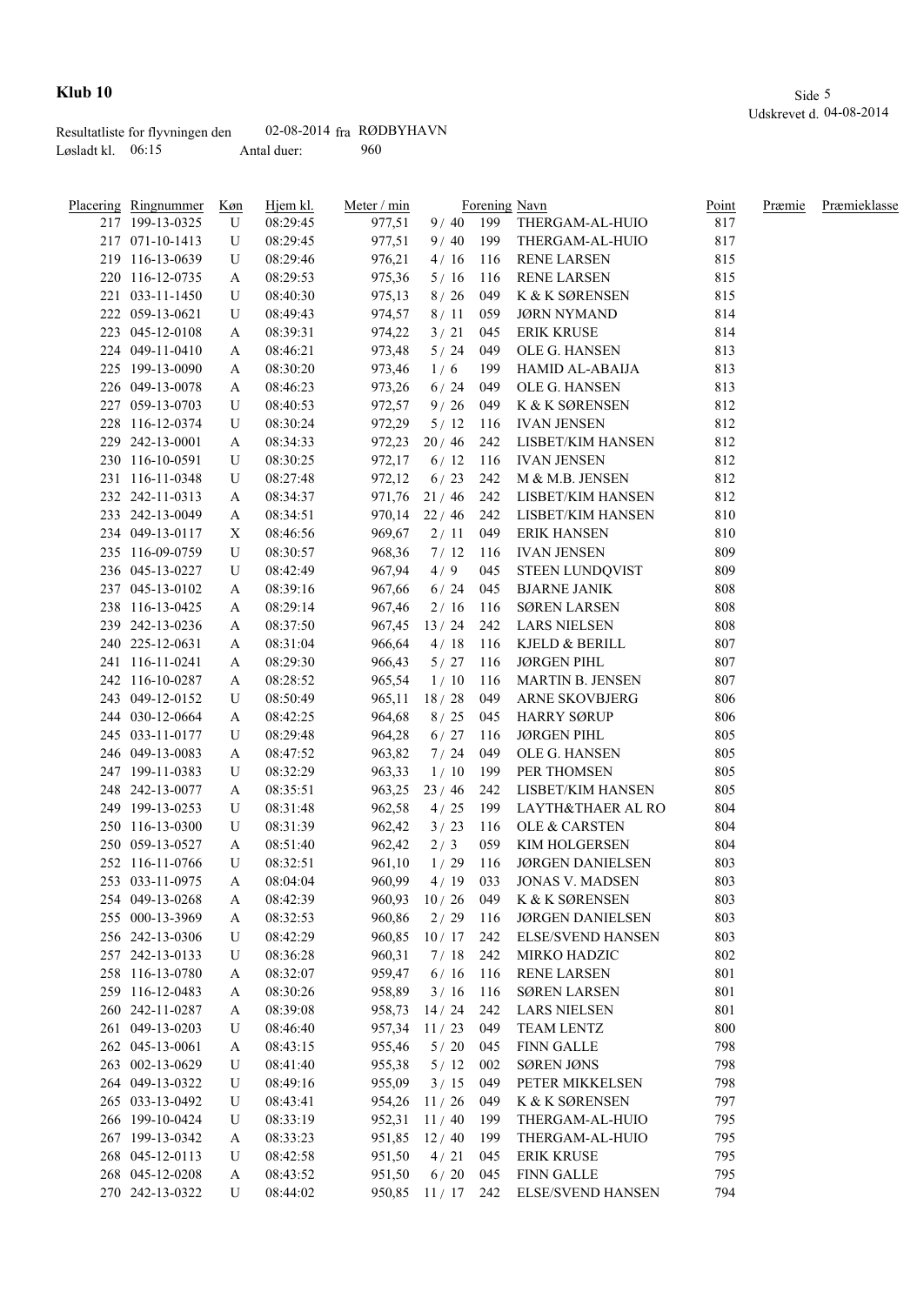|                     | Resultatliste for flyvningen den | 02-08-2014 $fra$ RØDBYHAVN |     |
|---------------------|----------------------------------|----------------------------|-----|
| Løsladt kl. $06:15$ |                                  | Antal duer:                | 960 |

| <b>Placering Ringnummer</b>        | <u>Køn</u> | Hjem kl. | Meter / min |              |     | Forening Navn             | Point | Præmie | Præmieklasse |
|------------------------------------|------------|----------|-------------|--------------|-----|---------------------------|-------|--------|--------------|
| 271 199-13-0130                    | U          | 08:33:38 | 950,22      |              |     | 3 / 11 199 NADEM AL-ROBAI | 794   |        |              |
| 272 033-12-0794                    | U          | 08:22:05 | 949,38      | 6/27         | 242 | ULRIK L. LARSEN           | 793   |        |              |
| 273 116-13-0285                    | A          | 08:33:35 | 949,00      | 4/23         | 116 | OLE & CARSTEN             | 793   |        |              |
| 274 116-11-0061                    | U          | 08:32:08 | 947,87      | 7/27         | 116 | <b>JØRGEN PIHL</b>        | 792   |        |              |
| 275 199-13-0091                    | A          | 08:34:01 | 947,68      | 2/6          | 199 | HAMID AL-ABAIJA           | 792   |        |              |
| 276 225-13-0248                    | U          | 08:33:53 | 947,04      | 5/18         | 116 | KJELD & BERILL            | 791   |        |              |
| 277 116-13-0689                    | A          | 08:33:54 | 946,93      | 6/18         | 116 | KJELD & BERILL            | 791   |        |              |
| 278 242-13-0026                    | U          | 08:38:17 | 946,89      | 24/46        | 242 | LISBET/KIM HANSEN         | 791   |        |              |
| 279 199-12-0118                    | U          | 08:34:12 | 946,11      | 3/21         | 199 | KELD FREDERICIA           | 790   |        |              |
| 280 116-13-0766                    | U          | 08:34:04 | 945,70      | $5/23$       | 116 | OLE & CARSTEN             | 790   |        |              |
| 281 199-13-0060                    | A          | 08:34:23 | 944,83      | 3/21         | 199 | <b>JIMMY FREDERICIA</b>   | 789   |        |              |
| 282 059-13-0662                    | A          | 08:54:12 | 944,60      | 19/28        | 049 | ARNE SKOVBJERG            | 789   |        |              |
| 283 049-11-0265                    | A          | 08:48:10 | 944,58      | 3/10         | 049 | <b>SUSAN &amp; STEEN</b>  | 789   |        |              |
| 284 059-13-0763                    | A          | 08:50:59 | 944,56      | 8/24         | 049 | OLE G. HANSEN             | 789   |        |              |
| 285 045-08-0114                    | A          | 08:44:10 | 944,52      | 3/27         | 045 | NENAD DEVIC               | 789   |        |              |
| 286 030-12-0644                    | U          | 08:45:37 | 944,18      | 9/25         | 045 | <b>HARRY SØRUP</b>        | 789   |        |              |
| 287 049-11-0079                    | A          | 08:51:04 | 944,06      | 8/24         | 049 | PETER HANSEN              | 789   |        |              |
| 288 049-13-0115                    | X          | 08:51:04 | 943,99      | 3/11         | 049 | <b>ERIK HANSEN</b>        | 789   |        |              |
| 289 000-13-3963                    | A          | 08:35:25 | 943,53      | 3/29         | 116 | <b>JØRGEN DANIELSEN</b>   | 788   |        |              |
| 290 116-13-0340                    | A          | 08:34:34 | 943,26      | 8/12         | 116 | <b>IVAN JENSEN</b>        | 788   |        |              |
| 291 000-13-3746                    | U          | 08:31:52 | 943,24      | 7/23         | 242 | M & M.B. JENSEN           | 788   |        |              |
| 292 049-10-0446                    | U          | 08:45:29 | 942,84      | 12/26        | 049 | K & K SØRENSEN            | 788   |        |              |
| 293 049-13-0105                    |            | 08:51:22 | 942,18      | 4/11         | 049 | ERIK HANSEN               | 787   |        |              |
| 294 049-13-0069                    | A<br>U     | 08:48:34 | 942,12      | 4/10         | 049 | <b>SUSAN &amp; STEEN</b>  | 787   |        |              |
| 295 199-13-0400                    |            | 08:34:49 | 942,09      | 13/40        | 199 | THERGAM-AL-HUIO           | 787   |        |              |
| 296 199-13-0282                    | A          |          |             | 4/21         | 199 | KELD FREDERICIA           | 787   |        |              |
|                                    | A          | 08:34:52 | 941,60      |              |     | <b>JIMMY FREDERICIA</b>   |       |        |              |
| 297 199-13-0065                    | A          | 08:34:54 | 941,34      | 4/21         | 199 |                           | 786   |        |              |
| 298 135-13-0467<br>299 049-10-0125 | U          | 08:34:44 | 941,28      | 7/18         | 116 | KJELD & BERILL            | 786   |        |              |
|                                    | U          | 08:51:38 | 940,64      | 9/24         | 049 | PETER HANSEN              | 786   |        |              |
| 300 045-13-0010                    | A          | 08:40:55 | 939,56      | 2/8          | 045 | <b>JOHNNI PEDERSEN</b>    | 785   |        |              |
| 301 045-09-0395                    | A          | 08:45:10 | 938,23      | 4/27         | 045 | NENAD DEVIC               | 784   |        |              |
| 302 242-10-0539                    | A          | 08:39:38 | 938,05      | 25/46        | 242 | LISBET/KIM HANSEN         | 784   |        |              |
| 303 199-13-0338                    | U          | 08:35:27 | 937,85      | 14/40        | 199 | THERGAM-AL-HUIO           | 783   |        |              |
| 304 199-13-0323                    | U          | 08:35:31 | 937,40      | 15/40        | 199 | THERGAM-AL-HUIO           | 783   |        |              |
| 305 000-13-3181                    | A          | 08:52:14 | 937,05      | 10/24        | 049 | PETER HANSEN              | 783   |        |              |
| 306 045-13-0353                    | A          | 08:45:22 | 936,98      | 5/27         | 045 | NENAD DEVIC               | 783   |        |              |
| 307 116-12-0757                    | A          | 08:35:32 | 936,15      |              |     | 7/16 116 RENE LARSEN      | 782   |        |              |
| 308 199-12-0484                    | U          | 08:36:32 | 935,77      | 2/10         | 199 | PER THOMSEN               | 782   |        |              |
| 309 049-13-0108                    | A          | 08:52:29 | 935,58      | 4/15         | 049 | PETER MIKKELSEN           | 782   |        |              |
| 310 049-13-0100                    | A          | 08:52:34 | 935,08      | 5/15         | 049 | PETER MIKKELSEN           | 781   |        |              |
| 311 116-12-0736                    | A          | 08:35:42 | 935,04      | 8/16         | 116 | <b>RENE LARSEN</b>        | 781   |        |              |
| 312 049-13-0084                    | A          | 08:52:37 | 934,77      | 9/24         | 049 | OLE G. HANSEN             | 781   |        |              |
| 313 242-12-0287                    | U          | 08:40:14 | 934,18      | 26/46        | 242 | LISBET/KIM HANSEN         | 780   |        |              |
| 314 199-13-0363                    | U          | 08:36:03 | 933,86      | 16/40        | 199 | THERGAM-AL-HUIO           | 780   |        |              |
| 315 199-13-0337                    | A          | 08:36:05 | 933,64      | 17/40        | 199 | THERGAM-AL-HUIO           | 780   |        |              |
| 316 045-13-0301                    | U          | 08:47:21 | 933,44      | 10/25        | 045 | <b>HARRY SØRUP</b>        | 780   |        |              |
| 317 030-12-1199                    | U          | 08:36:07 | 933,42      | 18/40        | 199 | THERGAM-AL-HUIO           | 780   |        |              |
| 318 033-13-0440                    | A          | 08:09:43 | 933,35      | 1/4          | 033 | PREBEN K.PETERSEN         | 780   |        |              |
| 319 045-13-0305                    | A          | 08:47:22 | 933,34      | 11/25        | 045 | <b>HARRY SØRUP</b>        | 780   |        |              |
| 320 045-13-0132                    | A          | 08:44:36 | 933,16      | 7/24         | 045 | <b>BJARNE JANIK</b>       | 779   |        |              |
| 321 033-10-1037                    | U          | 08:50:37 |             | 933,04 12/23 | 049 | <b>TEAM LENTZ</b>         | 779   |        |              |
| 322 199-12-0212                    | A          | 08:36:11 |             | 932,97 19/40 | 199 | THERGAM-AL-HUIO           | 779   |        |              |
| 323 033-13-0547                    | A          | 08:50:38 |             | 932,94 13/23 | 049 | <b>TEAM LENTZ</b>         | 779   |        |              |
| 324 116-13-0288                    | U          | 08:30:59 | 932,34      | $4/25$ 116   |     | EJGIL JACOBSEN            | 779   |        |              |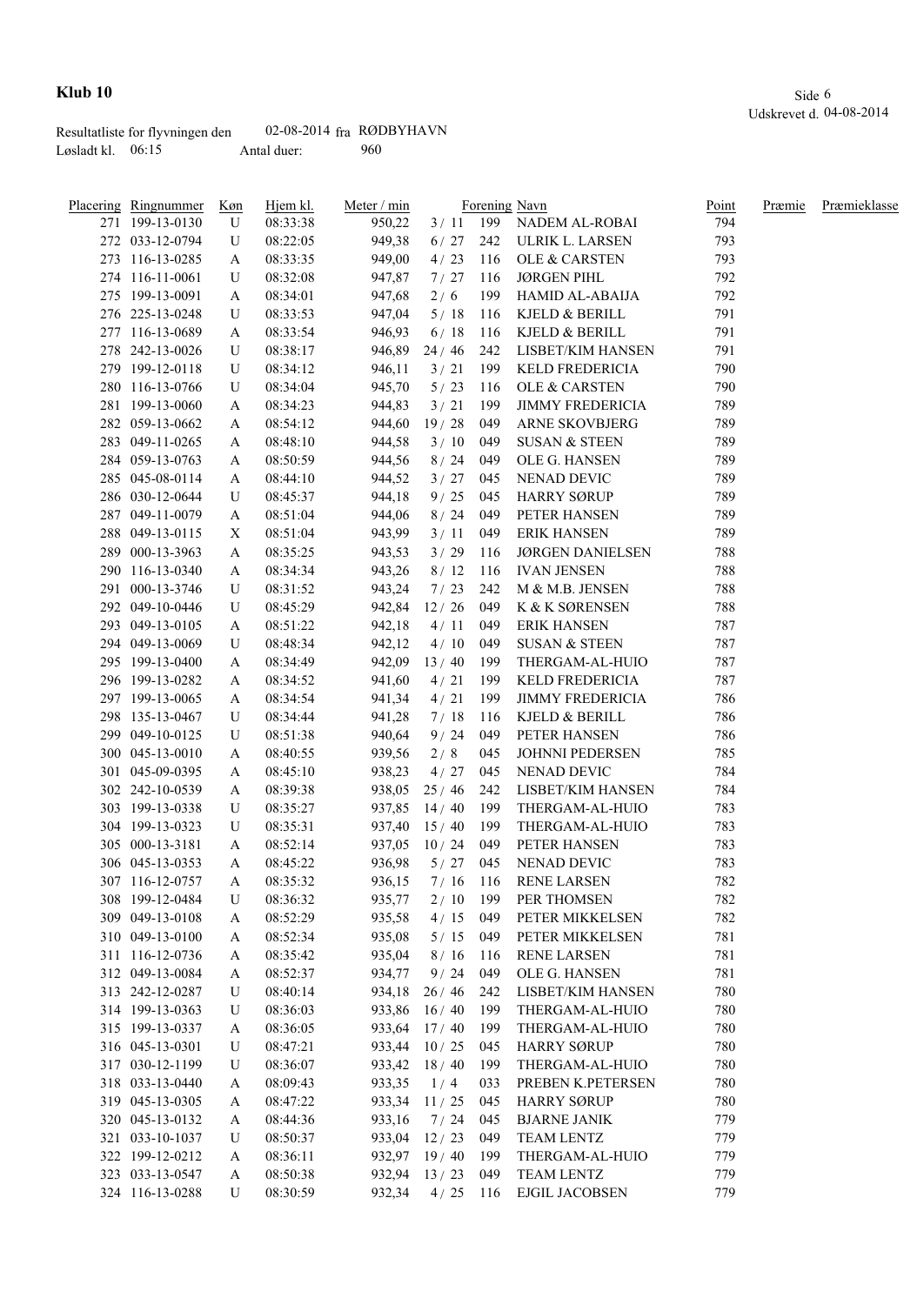|                     | Resultatliste for flyvningen den | 02-08-2014 $fra$ RØDBYHAVN |     |
|---------------------|----------------------------------|----------------------------|-----|
| Løsladt kl. $06:15$ |                                  | Antal duer:                | 960 |

| Placering Ringnummer | Køn | Hjem kl. | Meter / min |                  |       | Forening Navn            | <b>Point</b> | Præmie | Præmieklasse |
|----------------------|-----|----------|-------------|------------------|-------|--------------------------|--------------|--------|--------------|
| 325 033-12-0426      | U   | 08:34:18 | 932,28      |                  |       | 4/16 116 SØREN LARSEN    | 779          |        |              |
| 326 199-13-0324      | U   | 08:36:19 |             | $932,09$ 20 / 40 |       | 199 THERGAM-AL-HUIO      | 779          |        |              |
| 327 030-12-0671      | U   | 08:56:24 |             | 931,73 20 / 28   |       | 049 ARNE SKOVBJERG       | 778          |        |              |
| 328 901-11-7858      | U   | 08:47:40 |             | 931,50 12/25     |       | 045 HARRY SØRUP          | 778          |        |              |
| 329 033-12-0140      | U   | 08:45:01 | 930,57      | 8/24             | 045   | <b>BJARNE JANIK</b>      | 777          |        |              |
| 330 045-13-0120      | A   | 08:45:02 | 930,46      | 9/24             | 045   | <b>BJARNE JANIK</b>      | 777          |        |              |
| 331 199-13-0113      | U   | 08:36:41 | 929,76      | 4/11             | 199   | NADEM AL-ROBAI           | 777          |        |              |
| 332 199-13-0254      | U   | 08:36:46 | 928,87      | 5/25             | 199   | LAYTH&THAER AL RO        | 776          |        |              |
| 333 116-13-0613      | U   | 08:40:22 | 928,43      | 1/9              | 116   | FHINN & MONA             | 776          |        |              |
| 334 242-11-0330      | A   | 08:41:10 | 928,21      | 27/46            | 242   | LISBET/KIM HANSEN        | 775          |        |              |
| 335 199-13-0330      | A   | 08:37:00 | 927,61      | 21/40            | 199   | THERGAM-AL-HUIO          | 775          |        |              |
| 336 116-11-0378      | U   | 08:34:14 | 927,21      | 8/23             | 242   | M & M.B. JENSEN          | 775          |        |              |
| 336 183-13-1337      | A   | 08:51:31 | 927,21      | 1/5              | 049   | ABDUL MOHAMMAD           | 775          |        |              |
| 338 199-11-0144      | U   | 08:37:11 |             | 926,41 22 / 40   | 199   | THERGAM-AL-HUIO          | 774          |        |              |
| 339 116-13-0127      | A   | 08:34:25 | 925,99      | 9/23             | 242   | M & M.B. JENSEN          | 774          |        |              |
| 340 049-13-0312      | U   | 08:54:19 | 924,81      | 6/15             | 049   | PETER MIKKELSEN          | 773          |        |              |
| 341 242-12-0184      | U   | 08:41:46 |             | 924,42 28 / 46   | 242   | LISBET/KIM HANSEN        | 772          |        |              |
| 342 000-12-2275      | U   | 08:08:23 | 924,40      | 5/19             | 033   | <b>JONAS V. MADSEN</b>   | 772          |        |              |
| 343 002-13-0659      | U   | 08:44:29 | 923,92      | 4/6              | 002   | <b>OLE MORTENSEN</b>     | 772          |        |              |
| 344 199-13-0383      | U   | 08:37:43 |             | $922,95$ $23/40$ | 199   | THERGAM-AL-HUIO          | 771          |        |              |
| 345 059-12-0556      | U   | 08:58:01 |             | 922,49 21 / 28   | 049   | <b>ARNE SKOVBJERG</b>    | 771          |        |              |
| 346 049-12-0484      | U   | 08:58:21 |             | $920,61$ $22/28$ | 049   | <b>ARNE SKOVBJERG</b>    | 769          |        |              |
| 347 045-08-0422      | A   | 08:48:09 | 919,95      | 6/27             | 045   | <b>NENAD DEVIC</b>       | 768          |        |              |
| 348 242-13-0219      | U   | 08:45:26 | 918,58      | 15/24            | 242   | <b>LARS NIELSEN</b>      | 767          |        |              |
| 349 000-13-3961      | A   | 08:39:15 | 918,45      | 4/29             | 116   | <b>JØRGEN DANIELSEN</b>  | 767          |        |              |
| 350 033-13-0010      | U   | 08:11:18 | 918,24      | 1/8              | 033   | M. YOUNAS                | 767          |        |              |
| 351 049-11-0361      | U   | 08:49:31 | 918,23      | 13/26            | 049   | K & K SØRENSEN           | 767          |        |              |
| 352 242-09-0860      | A   | 08:42:48 | 917,96      | 29 / 46          | 242   | LISBET/KIM HANSEN        | 767          |        |              |
| 353 033-12-0881      | A   | 08:26:31 | 917,37      | 7/27             | 242   | ULRIK L. LARSEN          | 766          |        |              |
| 354 045-13-0075      | A   | 08:49:30 | 916,80      | 7/20             | 045   | FINN GALLE               | 766          |        |              |
| 355 045-13-0200      | U   | 08:47:16 | 916,75      | 8/26             | 045   | NIELS JAWORSKI           | 766          |        |              |
| 356 049-13-0221      | A   | 08:53:23 | 916,74      | 14/23            | 049   | TEAM LENTZ               | 766          |        |              |
| 357 116-09-0765      | U   | 08:38:37 | 916,66      | 9/12             | - 116 | IVAN JENSEN              | 766          |        |              |
| 358 045-12-0218      | U   | 08:47:25 | 915,91      | 10/24            | 045   | BJARNE JANIK             | 765          |        |              |
| 359 000-13-3092      | U   | 08:47:33 | 915,11      | 11/24            | 045   | <b>BJARNE JANIK</b>      | 764          |        |              |
| 360 059-10-0163      | U   | 08:53:41 | 914,58      | 1/15             | 049   | <b>RENE JACOBSEN</b>     | 764          |        |              |
| 361 199-12-0037      | A   | 08:39:05 | 914,02      | $5/21$ 199       |       | <b>JIMMY FREDERICIA</b>  | 764          |        |              |
| 362 033-11-1125      | U   | 08:27:02 | 913,78      | 8/27             | 242   | ULRIK L. LARSEN          | 763          |        |              |
| 363 199-13-0311      | A   | 08:39:11 | 913,72      | 3/6              | 199   | <b>HAMID AL-ABAIJA</b>   | 763          |        |              |
| 364 199-13-0315      | U   | 08:39:21 | 912,36      | 5/21             | 199   | <b>KELD FREDERICIA</b>   | 762          |        |              |
| 365 045-11-0084      | U   | 08:50:29 | 911,00      | 8/20             | 045   | <b>FINN GALLE</b>        | 761          |        |              |
| 366 242-11-0285      | A   | 08:46:44 | 910,71      | 16/24            | 242   | <b>LARS NIELSEN</b>      | 761          |        |              |
| 367 002-13-0622      | U   | 08:48:57 | 910,19      | 6/12             | 002   | <b>SØREN JØNS</b>        | 760          |        |              |
| 368 242-10-0773      | A   | 08:34:18 | 909,97      | 2/7              | 242   | M. HALD PEDERSEN         | 760          |        |              |
| 369 049-11-0408      | U   | 08:56:55 | 909,95      | 10/24            | 049   | OLE G. HANSEN            | 760          |        |              |
| 370 002-13-0601      | A   | 08:49:01 | 909,79      | 7/12             | 002   | <b>SØREN JØNS</b>        | 760          |        |              |
| 371 045-11-0117      | A   | 08:50:52 | 908,76      | 9/20             | 045   | <b>FINN GALLE</b>        | 759          |        |              |
| 372 199-13-0510      | A   | 08:38:21 | 908,38      | 3/16             | - 199 | <b>GUNNER FOGTMANN</b>   | 759          |        |              |
| 373 100-13-0633      | U   | 08:54:56 | 907,85      | 15/23            | 049   | TEAM LENTZ               | 758          |        |              |
| 374 242-12-0225      | A   | 08:44:40 | 906,51      | 30/46            | 242   | LISBET/KIM HANSEN        | 757          |        |              |
| 375 116-12-0763      | A   | 08:40:17 | 905,54      | 9/16             | 116   | <b>RENE LARSEN</b>       | 756          |        |              |
| 376 049-13-0208      | U   | 09:01:19 | 904,18      | 23 / 28          | 049   | ARNE SKOVBJERG           | 755          |        |              |
| 377 000-12-1176      | U   | 08:50:59 | 902,59      | 5/21             | 045   | <b>ERIK KRUSE</b>        | 754          |        |              |
| 378 049-13-0059      | A   | 08:55:28 | 901,61      | 5/10             | 049   | <b>SUSAN &amp; STEEN</b> | 753          |        |              |
|                      |     |          |             |                  |       |                          |              |        |              |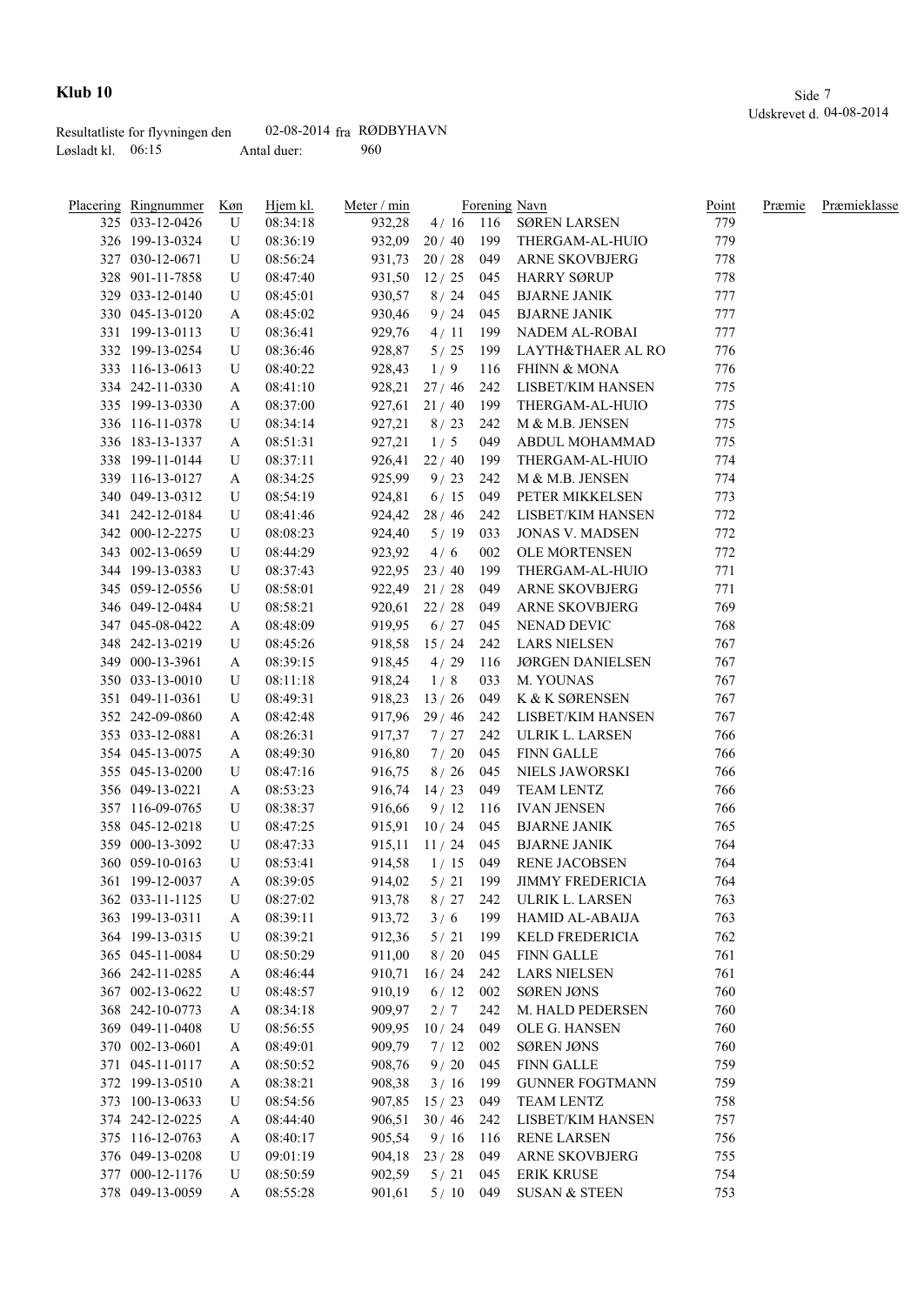|                     | Resultatliste for flyvningen den | 02-08-2014 $fra$ RØDBYHAVN |     |
|---------------------|----------------------------------|----------------------------|-----|
| Løsladt kl. $06:15$ |                                  | Antal duer:                | 960 |

| Placering Ringnummer | Køn | Hjem kl. | Meter / min |                |     | Forening Navn                 | Point | Præmie | Præmieklasse |
|----------------------|-----|----------|-------------|----------------|-----|-------------------------------|-------|--------|--------------|
| 379 242-11-0384      | A   | 08:45:30 |             | 901,49 31 / 46 | 242 | LISBET/KIM HANSEN             | 753   |        |              |
| 380 116-13-0612      | U   | 08:44:46 | 901,15      | 2/9            | 116 | FHINN & MONA                  | 753   |        |              |
| 381 049-13-0067      | U   | 08:55:36 | 900,86      | 6/10           | 049 | SUSAN & STEEN                 | 753   |        |              |
| 382 225-11-0482      | U   | 08:35:45 | 900,77      | 5/25           | 116 | EJGIL JACOBSEN                | 752   |        |              |
| 383 116-13-0142      | A   | 08:38:21 | 900,58      | 10/23          | 242 | M & M.B. JENSEN               | 752   |        |              |
| 384 059-13-0676      | U   | 09:02:13 |             | 899,32 24/28   | 049 | <b>ARNE SKOVBJERG</b>         | 751   |        |              |
| 385 199-13-0252      | U   | 08:41:27 | 899,17      | 6/25           | 199 | LAYTH&THAER AL RO             | 751   |        |              |
| 386 049-12-0259      | U   | 08:59:06 | 897,84      | 11/24          | 049 | OLE G. HANSEN                 | 750   |        |              |
| 387 000-13-3103      | U   | 08:50:29 | 897,78      | 9/26           | 045 | NIELS JAWORSKI                | 750   |        |              |
| 388 116-04-0548      | A   | 08:38:59 | 897,69      | 2/10           | 116 | <b>MARTIN B. JENSEN</b>       | 750   |        |              |
| 389 199-13-0433      | U   | 08:42:37 | 897,24      | 6/11           | 199 | KAJ JACOBSEN                  | 749   |        |              |
| 390 049-10-0517      | U   | 08:59:14 |             | 897,11 12/24   | 049 | OLE G. HANSEN                 | 749   |        |              |
| 391 049-13-0076      | A   | 08:59:15 | 897,02      | 13/24          | 049 | OLE G. HANSEN                 | 749   |        |              |
| 392 000-13-3719      | A   | 08:56:49 | 896,87      | 4/10           | 049 | <b>STEEN &amp; BESIM</b>      | 749   |        |              |
| 393 225-12-0871      | A   | 08:36:22 | 896,84      | 6/25           | 116 | EJGIL JACOBSEN                | 749   |        |              |
| 394 199-12-0318      | U   | 08:41:56 | 896,55      | 5/11           | 199 | NADEM AL-ROBAI                | 749   |        |              |
| 395 049-13-0339      | U   | 08:56:53 | 896,50      | 2/15           | 049 | <b>RENE JACOBSEN</b>          | 749   |        |              |
| 396 242-11-0334      | U   | 08:46:23 | 896,23      | 32/46          | 242 | LISBET/KIM HANSEN             | 749   |        |              |
| 397 045-12-0298      | U   | 08:53:05 | 896,02      | 10/20          | 045 | <b>FINN GALLE</b>             | 748   |        |              |
| 398 199-13-0233      | U   | 08:42:02 | 895,60      | 7/25           | 199 | LAYTH&THAER AL RO             | 748   |        |              |
| 399 199-13-0244      | U   | 08:42:10 | 894,79      | 8/25           | 199 | LAYTH&THAER AL RO             | 747   |        |              |
| 400 116-11-0791      | U   | 08:43:05 | 894,68      | 5/29           | 116 | <b>JØRGEN DANIELSEN</b>       | 747   |        |              |
| 401 199-13-0257      | U   | 08:42:15 | 894,28      | 9/25           | 199 | LAYTH&THAER AL RO             | 747   |        |              |
| 402 049-13-0101      | A   | 08:59:46 | 894,15      | 5/11           | 049 | ERIK HANSEN                   | 747   |        |              |
| 403 199-12-0474      | U   | 08:43:10 | 893,89      | 3/10           | 199 | PER THOMSEN                   | 747   |        |              |
| 404 122-13-0244      | A   | 08:43:12 | 893,71      | 7/11           | 199 | KAJ JACOBSEN                  | 747   |        |              |
| 405 002-13-0613      | A   | 08:51:48 | 893,64      | 8/12           | 002 | <b>SØREN JØNS</b>             | 746   |        |              |
| 406 045-13-0291      | A   | 08:52:33 | 893,61      | 6/21           | 045 | <b>ERIK KRUSE</b>             | 746   |        |              |
| 407 199-13-0398      | A   | 08:42:29 | 893,13      | 24/40          | 199 | THERGAM-AL-HUIO               | 746   |        |              |
| 408 033-13-0019      | A   | 08:14:36 | 892,90      | 2/8            | 033 | M. YOUNAS                     | 746   |        |              |
| 409 225-10-0727      | U   | 08:53:57 | 892,62      | 14/26          | 049 | K & K SØRENSEN                | 746   |        |              |
| 410 116-13-0002      | U   | 08:40:38 | 892,55      | 8/27           | 116 | <b>JØRGEN PIHL</b>            | 746   |        |              |
| 411 045-12-0057      | U   | 08:48:37 | 892,46      | 3/8            | 045 | JOHNNI PEDERSEN               | 745   |        |              |
| 412 033-13-0053      | A   | 08:14:52 | 890,92      | 3/8            | 033 | M. YOUNAS                     | 744   |        |              |
| 413 242-13-0732      | U   | 08:30:38 | 889,53      | 9/27           | 242 | ULRIK L. LARSEN               | 743   |        |              |
| 414 116-13-0102      | A   | 08:40:14 | 888,90      | 11/23          | 242 | M & M.B. JENSEN               | 743   |        |              |
| 415 242-13-0066      | U   | 08:47:39 | 888,79      |                |     | 33 / 46 242 LISBET/KIM HANSEN | 742   |        |              |
| 416 049-13-0081      | U   | 09:00:52 |             | 888,28 14/24   | 049 | OLE G. HANSEN                 | 742   |        |              |
| 417 199-12-0375      | A   | 08:43:18 | 887,95      | 10/25          | 199 | LAYTH&THAER AL RO             | 742   |        |              |
| 418 116-13-0007      | A   | 08:41:33 | 886,96      | $9/27$ 116     |     | <b>JØRGEN PIHL</b>            | 741   |        |              |
| 419 199-13-0299      | A   | 08:43:33 | 886,57      | 6/21           | 199 | <b>KELD FREDERICIA</b>        | 741   |        |              |
| 420 199-13-0313      | U   | 08:43:37 | 886,17      | 7/21           | 199 | KELD FREDERICIA               | 740   |        |              |
| 421 059-13-0560      | U   | 09:05:10 | 886,07      | 2/5            | 059 | <b>JØRGEN HAUGE</b>           | 740   |        |              |
| 422 199-13-0518      | A   | 08:42:00 | 885,83      | 4/16           | 199 | <b>GUNNER FOGTMANN</b>        | 740   |        |              |
| 423 000-12-1246      | U   | 08:55:16 | 885,29      | 15/26          | 049 | K & K SØRENSEN                | 740   |        |              |
| 424 116-13-0294      | U   | 08:38:33 | 883,20      | 7/25           | 116 | EJGIL JACOBSEN                | 738   |        |              |
| 424 183-12-1453      | A   | 08:59:19 | 883,20      | 2/5            | 049 | ABDUL MOHAMMAD                | 738   |        |              |
| 426 033-12-0138      | U   | 08:55:41 | 882,99      | 16/26          | 049 | K & K SØRENSEN                | 738   |        |              |
| 427 199-13-0237      | A   | 08:44:16 | 882,20      | 11/25          | 199 | LAYTH&THAER AL RO             | 737   |        |              |
| 428 049-11-0062      | U   | 09:02:02 | 882,08      | 11/24          | 049 | PETER HANSEN                  | 737   |        |              |
| 429 116-10-0026      | U   | 08:45:19 | 881,39      | 6/29           | 116 | <b>JØRGEN DANIELSEN</b>       | 736   |        |              |
| 430 116-12-0233      | A   | 08:41:36 | 880,61      | 12/23          | 242 | M & M.B. JENSEN               | 736   |        |              |
| 431 199-13-0285      | A   | 08:44:35 | 880,44      | 8/21           | 199 | KELD FREDERICIA               | 735   |        |              |
| 432 116-13-0508      | U   | 08:45:30 | 880,31      | 7/29           | 116 | <b>JØRGEN DANIELSEN</b>       | 735   |        |              |
|                      |     |          |             |                |     |                               |       |        |              |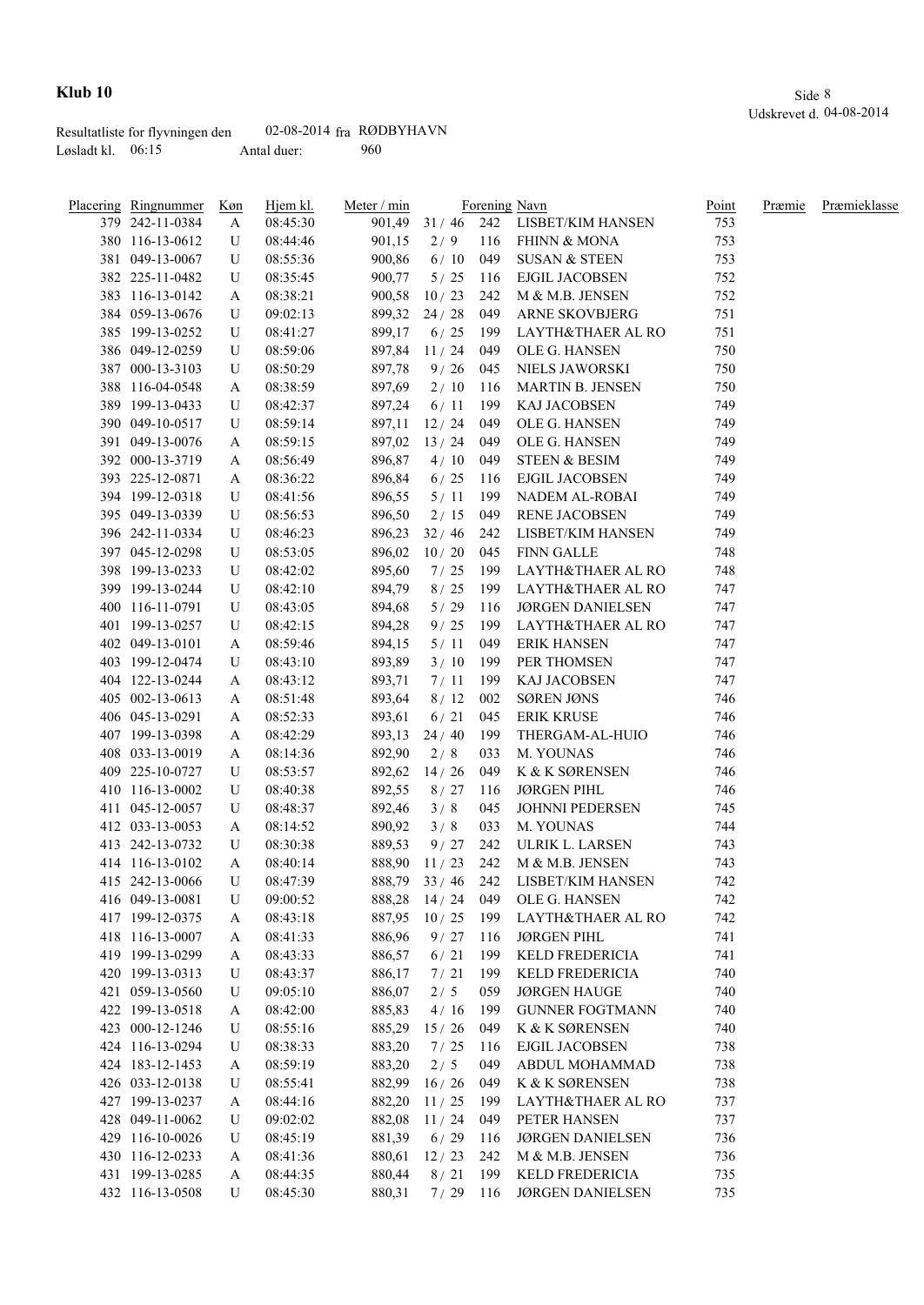|                     | Resultatliste for flyvningen den | 02-08-2014 $fra$ RØDBYHAVN |     |
|---------------------|----------------------------------|----------------------------|-----|
| Løsladt kl. $06:15$ |                                  | Antal duer:                | 960 |

|     | <b>Placering Ringnummer</b> | <u>Køn</u> | Hjem kl. | Meter / min |                  |     | Forening Navn            | Point | Præmie | Præmieklasse |
|-----|-----------------------------|------------|----------|-------------|------------------|-----|--------------------------|-------|--------|--------------|
|     | 433 199-13-0288             | U          | 08:44:40 | 879,95      | 9/21             | 199 | KELD FREDERICIA          | 735   |        |              |
|     | 434 059-13-0657             | A          | 09:06:00 |             | 879,42 25 / 28   | 049 | ARNE SKOVBJERG           | 735   |        |              |
|     | 435 045-10-0337             | A          | 08:55:13 | 879,36      | 7/27             | 045 | NENAD DEVIC              | 735   |        |              |
|     | 436 045-12-0190             | U          | 08:56:05 | 879,33      | 11/20            | 045 | <b>FINN GALLE</b>        | 735   |        |              |
|     | 437 059-13-0695             | U          | 09:06:03 |             | $879,16$ 26 / 28 | 049 | <b>ARNE SKOVBJERG</b>    | 734   |        |              |
|     | 438 045-13-0184             | U          | 08:53:53 |             | 878,57 10/26     | 045 | NIELS JAWORSKI           | 734   |        |              |
|     | 439 049-13-0314             | U          | 09:02:54 | 877,53      | 7/15             | 049 | PETER MIKKELSEN          | 733   |        |              |
|     | 440 199-13-0054             | A          | 08:45:09 | 877,09      | 6/21             | 199 | <b>JIMMY FREDERICIA</b>  | 733   |        |              |
|     | 441 045-13-0122             | A          | 08:54:13 | 876,78      | 12/24            | 045 | <b>BJARNE JANIK</b>      | 732   |        |              |
|     | 442 049-13-0332             | A          | 09:00:32 | 876,74      | 3/15             | 049 | RENE JACOBSEN            | 732   |        |              |
|     | 443 030-12-0646             | A          | 08:57:14 | 876,56      | 13/25            | 045 | <b>HARRY SØRUP</b>       | 732   |        |              |
|     | 444 199-12-0075             | A          | 08:46:07 | 876,46      | 8/11             | 199 | KAJ JACOBSEN             | 732   |        |              |
|     | 445 116-13-0650             | U          | 08:45:05 | 876,37      | 8/18             | 116 | KJELD & BERILL           | 732   |        |              |
|     | 446 033-13-0028             | U          | 08:16:53 | 876,18      | 4/8              | 033 | M. YOUNAS                | 732   |        |              |
|     | 447 199-13-0293             | A          | 08:45:19 | 876,15      | 10/21            | 199 | KELD FREDERICIA          | 732   |        |              |
|     | 448 225-13-0799             | U          | 09:00:44 | 876,08      | 16/23            | 049 | TEAM LENTZ               | 732   |        |              |
|     | 449 199-13-0317             | U          | 08:45:20 | 876,05      | 11/21            | 199 | KELD FREDERICIA          | 732   |        |              |
|     | 450 199-10-0327             | A          | 08:45:25 | 875,79      | 6/11             | 199 | NADEM AL-ROBAI           | 732   |        |              |
|     | 451 045-13-0115             | U          | 08:54:24 | 875,78      | 13/24            | 045 | <b>BJARNE JANIK</b>      | 732   |        |              |
|     | 452 116-13-0696             | U          | 08:45:17 | 875,15      | 3/12             | 116 | FREDDY NORDQUIST         | 731   |        |              |
|     | 453 059-11-1215             | U          | 09:07:28 | 874,25      | 3/5              | 059 | <b>JØRGEN HAUGE</b>      | 730   |        |              |
|     | 454 242-12-0172             | A          | 08:50:37 | 872,98      | 8/18             | 242 | MIRKO HADZIC             | 729   |        |              |
|     | 455 045-12-0507             | U          | 08:50:40 | 872,70      | 9/18             | 242 | MIRKO HADZIC             | 729   |        |              |
|     | 456 225-12-0824             | U          | 08:42:57 | 872,58      | 13/23            | 242 | M & M.B. JENSEN          | 729   |        |              |
|     | 457 059-12-0526             | A          | 09:07:22 |             | 872,45 27/28     | 049 | <b>ARNE SKOVBJERG</b>    | 729   |        |              |
|     | 458 242-13-0096             | U          | 08:50:31 |             | $872,41$ 34 / 46 | 242 | LISBET/KIM HANSEN        | 729   |        |              |
|     | 458 059-13-0747             | A          | 09:07:50 | 872,41      | 5/7              | 059 | ERIK HENRIKSEN           | 729   |        |              |
|     | 460 049-12-0524             | U          | 08:58:07 | 871,82      | 14/25            | 045 | <b>HARRY SØRUP</b>       | 728   |        |              |
| 461 | 242-13-0330                 | U          | 08:57:34 | 871,70      | 12/17            | 242 | <b>ELSE/SVEND HANSEN</b> | 728   |        |              |
|     | 462 045-13-0070             | U          | 08:57:32 | 871,48      | 12/20            | 045 | FINN GALLE               | 728   |        |              |
| 463 | 225-12-0653                 | U          | 08:58:13 | 871,28      | 15/25            | 045 | <b>HARRY SØRUP</b>       | 728   |        |              |
|     | 464 049-11-0354             | U          | 08:57:53 |             | 871,07 17/26     | 049 | K & K SØRENSEN           | 728   |        |              |
|     | 465 045-10-0265             | U          | 08:56:45 | 871,03      | 8/27             | 045 | NENAD DEVIC              | 728   |        |              |
|     | 466 116-13-0572             | U          | 08:47:09 | 870,77      | 8/29             | 116 | <b>JØRGEN DANIELSEN</b>  | 727   |        |              |
|     | 467 038-13-2643             | U          | 08:46:21 | 870,31      | 25/40            | 199 | THERGAM-AL-HUIO          | 727   |        |              |
|     | 468 045-12-0040             | U          | 08:57:14 | 868,43      | 9/27             | 045 | NENAD DEVIC              | 725   |        |              |
|     | 469 199-13-0108             | A          | 08:46:52 | 867,43      |                  |     | 7/11 199 NADEM AL-ROBAI  | 725   |        |              |
|     | 470 049-13-0347             | U          | 09:02:43 | 865,32      | 4/15             | 049 | <b>RENE JACOBSEN</b>     | 723   |        |              |
|     | 471 049-13-0358             | A          | 08:58:58 | 865,31      | 18/26            | 049 | K & K SØRENSEN           | 723   |        |              |
|     | 472 242-13-0054             | A          | 08:16:09 | 865,14      | 6/19             | 033 | <b>JONAS V. MADSEN</b>   | 723   |        |              |
|     | 473 045-13-0360             | U          | 08:57:52 | 865,05      | 10/27            | 045 | <b>NENAD DEVIC</b>       | 723   |        |              |
|     | 474 002-13-0625             | U          | 08:57:03 | 864,71      | 3/3              | 002 | N. J. STEFFENSEN         | 722   |        |              |
|     | 475 199-12-0043             | A          | 08:47:19 | 864,62      | 7/21             | 199 | <b>JIMMY FREDERICIA</b>  | 722   |        |              |
|     | 476 071-10-1418             | A          | 08:47:39 | 862,90      | 26/40            | 199 | THERGAM-AL-HUIO          | 721   |        |              |
|     | 477 116-13-0697             | U          | 08:47:30 | 862,42      | 4/12             | 116 | FREDDY NORDQUIST         | 720   |        |              |
|     | 478 049-13-0109             | U          | 09:05:51 | 862,38      | 8/15             | 049 | PETER MIKKELSEN          | 720   |        |              |
|     | 479 045-12-0009             | A          | 08:58:24 | 862,23      | 11/27            | 045 | NENAD DEVIC              | 720   |        |              |
|     | 480 045-13-0343             | A          | 08:59:56 | 862,21      | 16/25            | 045 | <b>HARRY SØRUP</b>       | 720   |        |              |
|     | 481 045-09-0132             | U          | 08:57:01 | 861,57      | 11/26            | 045 | NIELS JAWORSKI           | 720   |        |              |
|     | 482 199-13-0331             | U          | 08:48:00 | 860,93      | 27/40            | 199 | THERGAM-AL-HUIO          | 719   |        |              |
|     | 483 199-12-0278             | A          | 08:48:02 |             | 860,74 28 / 40   | 199 | THERGAM-AL-HUIO          | 719   |        |              |
|     | 484 242-13-0139             |            | 08:52:52 | 860,54      | 10/18            | 242 | MIRKO HADZIC             | 719   |        |              |
|     | 485 242-13-0147             | A<br>U     | 08:52:57 |             | 860,09 11/18     | 242 | MIRKO HADZIC             | 718   |        |              |
|     | 486 116-13-0556             | U          | 08:49:04 | 859,93      | 9/29             | 116 | <b>JØRGEN DANIELSEN</b>  | 718   |        |              |
|     |                             |            |          |             |                  |     |                          |       |        |              |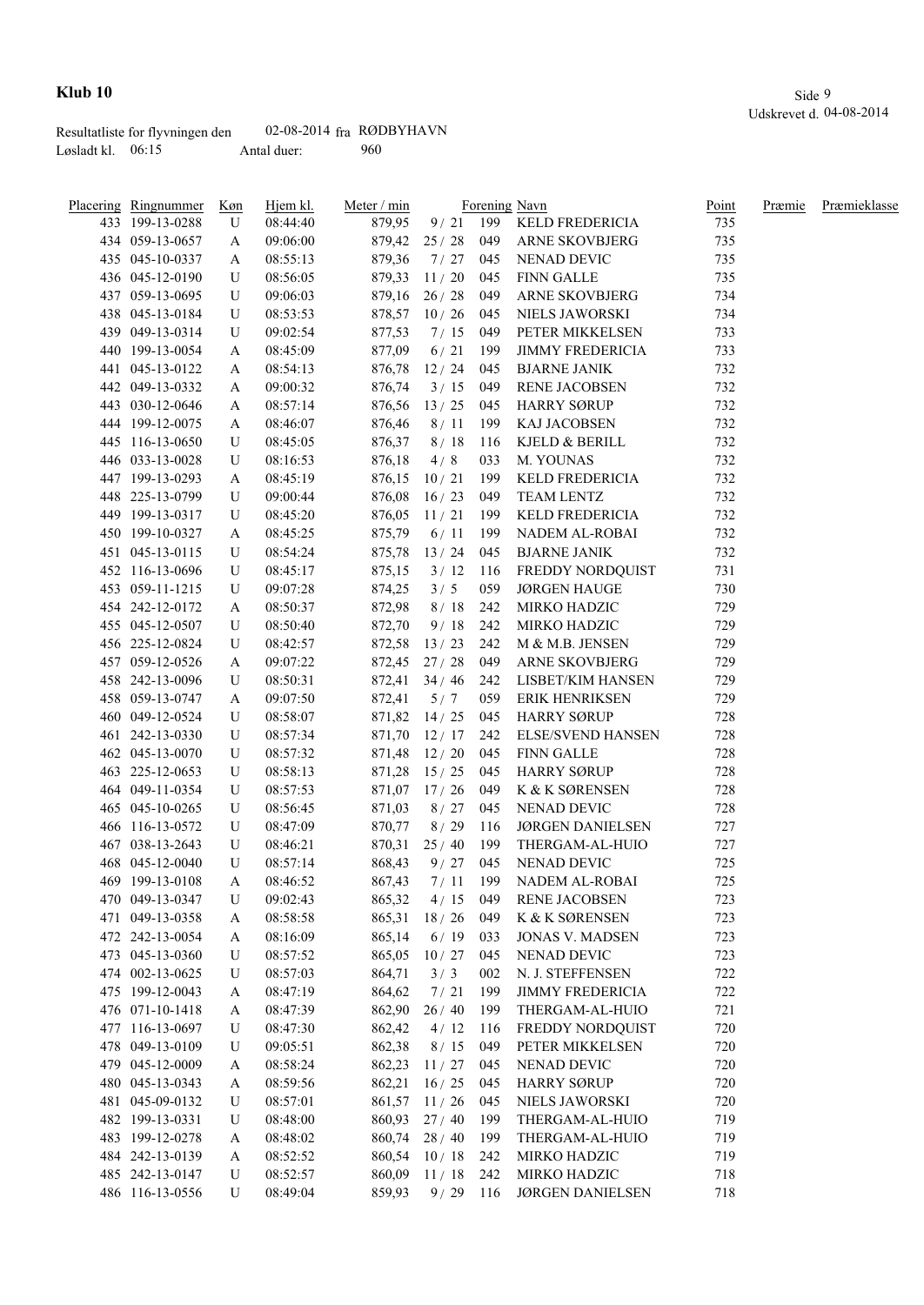|                     | Resultatliste for flyvningen den | 02-08-2014 $fra$ RØDBYHAVN |     |
|---------------------|----------------------------------|----------------------------|-----|
| Løsladt kl. $06:15$ |                                  | Antal duer:                | 960 |

| Placering Ringnummer | <u>Køn</u> | Hjem kl. | Meter / min |                  |     | Forening Navn                       | Point | Præmie | Præmieklasse |
|----------------------|------------|----------|-------------|------------------|-----|-------------------------------------|-------|--------|--------------|
| 487 116-13-0512      | U          | 08:49:06 |             |                  |     | 859,75 10 / 29 116 JØRGEN DANIELSEN | 718   |        |              |
| 488 242-13-0144      | A          | 08:53:14 |             | 858,55 12/18     |     | 242 MIRKO HADZIC                    | 717   |        |              |
| 489 199-13-0454      | U          | 08:48:24 | 858,52      |                  |     | 8 / 21 199 JIMMY FREDERICIA         | 717   |        |              |
| 490 116-12-0270      | U          | 08:45:23 |             | 858,46 14/23     |     | 242 M & M.B. JENSEN                 | 717   |        |              |
| 491 116-13-0045      | A          | 08:46:27 |             | 858,27 10/27     | 116 | JØRGEN PIHL                         | 717   |        |              |
| 492 116-10-0137      | U          | 08:46:33 | 857,70      | 11/27            | 116 | <b>JØRGEN PIHL</b>                  | 716   |        |              |
| 493 116-13-0836      | U          | 08:49:35 |             | 857,06 11/29     | 116 | <b>JØRGEN DANIELSEN</b>             | 716   |        |              |
| 494 199-13-0499      | A          | 08:46:58 | 856,88      | 5/16             | 199 | <b>GUNNER FOGTMANN</b>              | 716   |        |              |
| 495 049-12-0033      | A          | 09:06:58 |             | 856,77 12/24     | 049 | PETER HANSEN                        | 716   |        |              |
| 496 059-13-0537      | A          | 09:11:01 | 856,65      | 2/4              | 059 | <b>TOBIAS BAUER</b>                 | 716   |        |              |
| 497 049-12-0014      | U          | 09:07:00 |             | 856,60 13/24     | 049 | PETER HANSEN                        | 716   |        |              |
| 498 116-13-0012      | A          | 08:46:54 |             | 855,73 12/27 116 |     | <b>JØRGEN PIHL</b>                  | 715   |        |              |
| 499 116-12-0794      | U          | 08:58:18 |             | 854,86 14 / 24   | 045 | <b>BJARNE JANIK</b>                 | 714   |        |              |
| 500 049-13-0276      | A          | 09:07:31 |             | 854,04 14/24     | 049 | PETER HANSEN                        | 713   |        |              |
| 501 116-11-0479      | U          | 08:49:12 |             | 853,75 10/12     | 116 | <b>IVAN JENSEN</b>                  | 713   |        |              |
| 502 045-13-0330      | U          | 09:01:54 |             | 852,05 17/25     | 045 | <b>HARRY SØRUP</b>                  | 712   |        |              |
| 503 242-13-0580      | U          | 08:36:42 |             | 851,45 10/27     | 242 | ULRIK L. LARSEN                     | 711   |        |              |
| 504 199-13-0292      | A          | 08:49:44 | 851,15      | 12/21            | 199 | KELD FREDERICIA                     | 711   |        |              |
| 505 199-11-0330      | U          | 08:48:05 | 850,64      | 6/16             | 199 | <b>GUNNER FOGTMANN</b>              | 711   |        |              |
| 506 045-13-0165      | U          | 08:59:08 | 850,46      | 12/26            | 045 | NIELS JAWORSKI                      | 710   |        |              |
| 507 242-13-0566      | U          | 08:37:09 | 848,75      | 11/27            | 242 | ULRIK L. LARSEN                     | 709   |        |              |
| 508 049-13-0156      | U          | 09:06:05 | 848,29      | 5/10             | 049 | <b>STEEN &amp; BESIM</b>            | 709   |        |              |
| 509 045-13-0053      | U          | 09:02:06 | 847,66      | 13/20            | 045 | <b>FINN GALLE</b>                   | 708   |        |              |
| 510 045-09-0496      | U          | 08:55:30 |             | $846,42$ 13 / 18 | 242 | MIRKO HADZIC                        | 707   |        |              |
| 511 045-12-0194      | A          | 09:02:30 |             | 845,63 14/20     | 045 | <b>FINN GALLE</b>                   | 706   |        |              |
| 512 242-13-0024      | U          | 08:55:36 |             | $844,79$ 35 / 46 | 242 | LISBET/KIM HANSEN                   | 706   |        |              |
| 512 242-13-0082      | A          | 08:55:36 |             | $844,79$ 35 / 46 |     | 242 LISBET/KIM HANSEN               | 706   |        |              |
| 514 116-09-0534      | U          | 08:47:50 |             |                  |     | 844,70 15 / 23 242 M & M.B. JENSEN  | 706   |        |              |
| 515 045-09-0528      | A          | 09:01:57 |             | 843,89 12/27     | 045 | NENAD DEVIC                         | 705   |        |              |
| 516 049-12-0555      | U          | 09:04:38 | 843,43      | 5/9              | 045 | <b>STEEN LUNDQVIST</b>              | 705   |        |              |
| 517 049-13-0222      | A          | 09:07:23 |             | 842,29 17/23     | 049 | TEAM LENTZ                          | 704   |        |              |
| 518 225-12-0921      | U          | 08:45:36 | 841,85      | 8/25             | 116 | EJGIL JACOBSEN                      | 703   |        |              |
| 519 116-13-0629      | A          | 08:51:17 |             | 841,80 10/16     |     | 116 RENE LARSEN                     | 703   |        |              |
| 520 116-13-0822      | U          | 08:51:16 | 841,64      |                  |     | 5/12 116 FREDDY NORDQUIST           | 703   |        |              |
| 521 045-12-0310      | U          | 09:01:00 |             | 840,90 13/26     |     | 045 NIELS JAWORSKI                  | 702   |        |              |
| 522 045-12-0343      | U          | 09:01:04 |             | 840,56 14/26     |     | 045 NIELS JAWORSKI                  | 702   |        |              |
| 523 116-13-0332      | U          | 08:51:42 |             |                  |     | 840,13 11 / 12 116 IVAN JENSEN      | 702   |        |              |
| 524 002-13-0667      | A          | 08:59:34 | 839,26      | 1/2              | 002 | MIKE MORTENSEN                      | 701   |        |              |
| 525 000-13-3102      | A          | 09:01:22 | 839,04      | 15/26            | 045 | NIELS JAWORSKI                      | 701   |        |              |
| 526 116-13-0646      | A          | 08:51:46 | 839,00      | 9/18             | 116 | KJELD & BERILL                      | 701   |        |              |
| 527 045-13-0190      | U          | 09:01:24 | 838,87      | 16/26            | 045 | NIELS JAWORSKI                      | 701   |        |              |
| 528 049-11-0394      | A          | 09:04:24 |             | 837,56 19/26     | 049 | K & K SØRENSEN                      | 700   |        |              |
| 529 000-13-3007      | A          | 09:02:20 | 837,39      | 9/12             | 002 | <b>SØREN JØNS</b>                   | 699   |        |              |
| 530 242-13-0351      | A          | 09:03:26 | 836,46      | 13/27            | 045 | NENAD DEVIC                         | 699   |        |              |
| 531 116-13-0777      | A          | 08:50:35 | 834,70      | 5/16             | 116 | <b>SØREN LARSEN</b>                 | 697   |        |              |
| 532 116-07-0342      | A          | 08:52:42 | 834,24      | 11/16            | 116 | <b>RENE LARSEN</b>                  | 697   |        |              |
| 533 199-13-0099      | U          | 08:53:00 | 833,53      | 9/21             | 199 | <b>JIMMY FREDERICIA</b>             | 696   |        |              |
| 534 116-11-0380      | A          | 08:50:00 | 832,89      | 16/23            | 242 | M & M.B. JENSEN                     | 696   |        |              |
| 535 225-12-0970      | A          | 08:52:58 | 832,83      | 12/16            | 116 | <b>RENE LARSEN</b>                  | 696   |        |              |
| 536 045-13-0295      |            |          | 832,40      | 7/21             | 045 | <b>ERIK KRUSE</b>                   | 695   |        |              |
| 537 199-13-0057      | A          | 09:04:08 |             | 10/21            | 199 | <b>JIMMY FREDERICIA</b>             | 694   |        |              |
|                      | U          | 08:53:28 | 831,07      |                  |     |                                     | 694   |        |              |
| 538 049-12-0203      | U          | 09:09:42 | 830,73      | 5/15             | 049 | <b>RENE JACOBSEN</b>                |       |        |              |
| 539 049-12-0552      | A          | 09:07:14 | 830,70      | 6/9              | 045 | STEEN LUNDQVIST                     | 694   |        |              |
| 540 049-13-0330      | U          | 09:09:44 | 830,57      | 6/15             | 049 | <b>RENE JACOBSEN</b>                | 694   |        |              |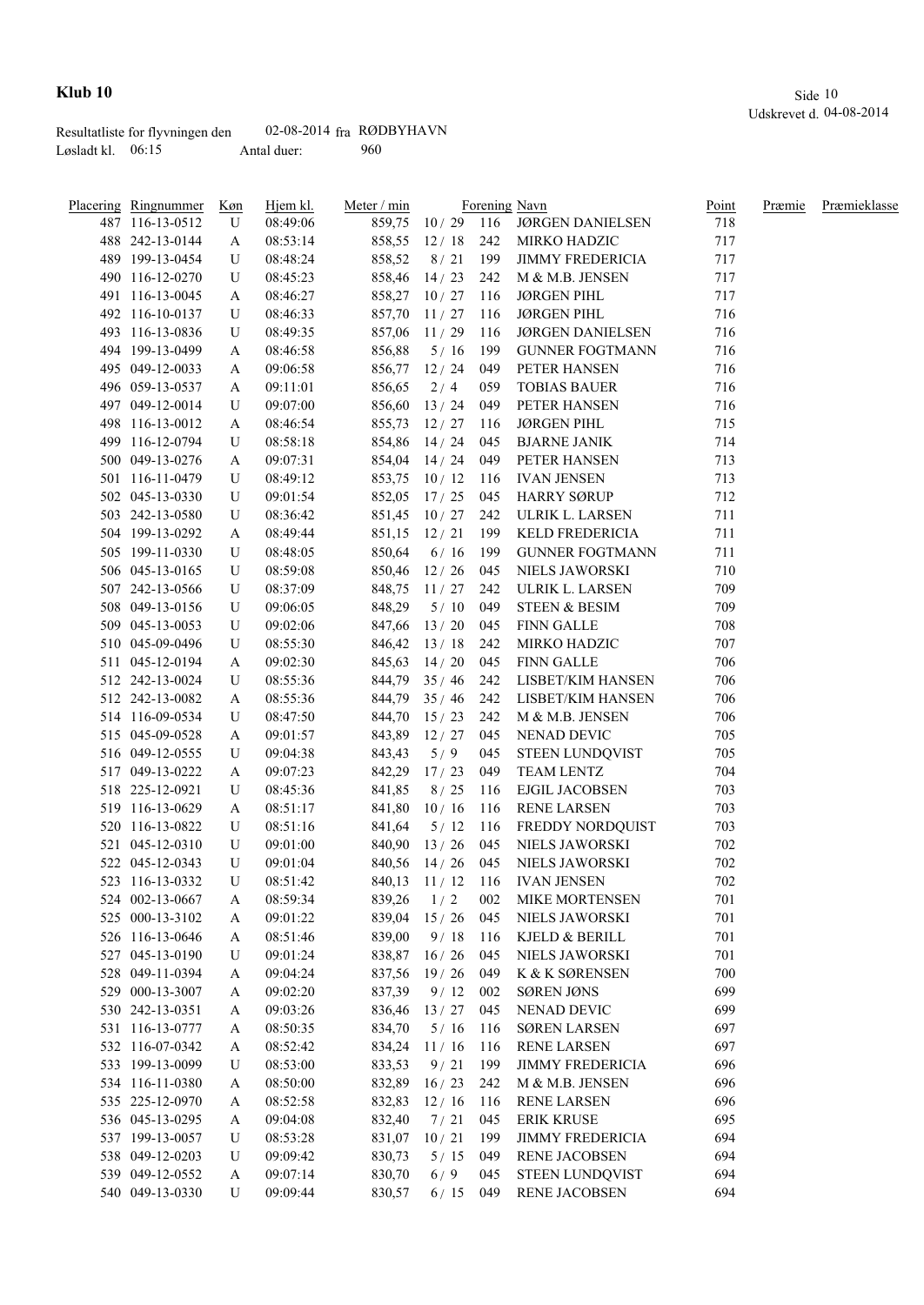|                     | Resultatliste for flyvningen den | 02-08-2014 $fra$ RØDBYHAVN |     |
|---------------------|----------------------------------|----------------------------|-----|
| Løsladt kl. $06:15$ |                                  | Antal duer:                | 960 |

| Placering Ringnummer | Køn | Hjem kl. | Meter / min |                    |     | Forening Navn               | Point | Præmie | Præmieklasse |
|----------------------|-----|----------|-------------|--------------------|-----|-----------------------------|-------|--------|--------------|
| 541 116-13-0111      | A   | 08:50:29 | 830,30      |                    |     | 17 / 23 242 M & M.B. JENSEN | 694   |        |              |
| 542 002-13-0654      | U   | 09:01:22 | 830,16      | 5/6                | 002 | <b>OLE MORTENSEN</b>        | 693   |        |              |
| 543 059-13-0775      | U   | 08:21:22 | 829,43      | 7/19               | 033 | <b>JONAS V. MADSEN</b>      | 693   |        |              |
| 544 002-13-0666      | A   | 09:01:33 | 829,27      | 2/2                | 002 | <b>MIKE MORTENSEN</b>       | 693   |        |              |
| 545 225-12-0817      | U   | 08:47:58 | 828,83      | 9/25               | 116 | EJGIL JACOBSEN              | 692   |        |              |
| 546 049-12-0041      | U   | 09:13:02 | 827,58      | 15/24              | 049 | PETER HANSEN                | 691   |        |              |
| 547 098-13-0654      | A   | 09:07:01 | 826,70      | 18/25              | 045 | HARRY SØRUP                 | 691   |        |              |
| 548 116-13-0581      | A   | 08:58:16 | 826,64      | 3/9                | 116 | <b>FHINN &amp; MONA</b>     | 691   |        |              |
| 549 049-12-0272      | U   | 09:13:15 |             | 826,57 15 / 24     | 049 | OLE G. HANSEN               | 690   |        |              |
| 550 033-12-0873      | U   | 08:41:03 | 826,09      | 12/27              | 242 | ULRIK L. LARSEN             | 690   |        |              |
| 551 030-13-1077      | A   | 09:10:49 |             | 825,84 18 / 23     | 049 | TEAM LENTZ                  | 690   |        |              |
| 552 199-13-0335      | A   | 08:54:32 |             | $825,68$ 29/40     | 199 | THERGAM-AL-HUIO             | 690   |        |              |
| 553 033-13-0586      | U   | 08:22:02 | 825,08      | 8/19               | 033 | <b>JONAS V. MADSEN</b>      | 689   |        |              |
| 554 242-13-0140      | U   | 08:59:51 | 824,09      | 14/18              | 242 | MIRKO HADZIC                | 688   |        |              |
| 555 002-13-0623      | U   | 09:05:25 | 822,24      | 10/12              | 002 | <b>SØREN JØNS</b>           | 687   |        |              |
| 556 116-13-0259      | A   | 08:55:06 | 821,46      | 6/23               | 116 | OLE & CARSTEN               | 686   |        |              |
| 557 225-13-0715      | U   | 09:11:58 |             | 820,47 19 / 23     | 049 | <b>TEAM LENTZ</b>           | 685   |        |              |
| 558 000-13-3174      | U   | 09:12:00 | 820,32      | 20/23              | 049 | <b>TEAM LENTZ</b>           | 685   |        |              |
| 559 049-13-0118      | A   | 09:14:55 | 818,86      | 6/11               | 049 | <b>ERIK HANSEN</b>          | 684   |        |              |
| 560 199-13-0256      | A   | 08:55:59 | 818,01      | 12/25              | 199 | LAYTH&THAER AL RO           | 683   |        |              |
| 561 116-13-0604      | A   | 09:00:11 | 817,05      | 4/9                | 116 | <b>FHINN &amp; MONA</b>     | 683   |        |              |
| 562 045-13-0191      |     |          |             |                    | 045 |                             | 682   |        |              |
|                      | A   | 09:05:53 | 816,86      | 17/26              |     | NIELS JAWORSKI              |       |        |              |
| 563 059-11-1346      | U   | 09:08:43 | 816,74      | 20/26              | 049 | K & K SØRENSEN              | 682   |        |              |
| 564 000-13-3098      | A   | 09:05:55 | 816,70      | 18/26              | 045 | NIELS JAWORSKI              | 682   |        |              |
| 565 199-13-0474      | U   | 08:54:34 | 816,08      | 7/16               | 199 | <b>GUNNER FOGTMANN</b>      | 682   |        |              |
| 566 116-13-0105      | U   | 08:53:19 | 815,44      | 18/23              | 242 | M & M.B. JENSEN             | 681   |        |              |
| 567 199-13-0097      | U   | 08:56:32 | 815,30      | 11/21              | 199 | <b>JIMMY FREDERICIA</b>     | 681   |        |              |
| 568 242-10-0573      | U   | 09:01:35 |             | $814,45$ 37/46     | 242 | LISBET/KIM HANSEN           | 680   |        |              |
| 569 242-13-0095      | A   | 09:01:40 |             | 814,04 38 / 46     | 242 | LISBET/KIM HANSEN           | 680   |        |              |
| 570 242-13-0223      | A   | 09:04:54 |             | 813,33 17/24       | 242 | LARS NIELSEN                | 679   |        |              |
| 571 045-13-0107      | U   | 09:06:51 |             | 812,32 15/24       | 045 | <b>BJARNE JANIK</b>         | 679   |        |              |
| 572 059-13-0677      | A   | 09:20:23 |             | $811,19$ 28 / 28   | 049 | ARNE SKOVBJERG              | 678   |        |              |
| 573 071-12-0367      | U   | 09:07:10 |             | 810,77 19/26       | 045 | NIELS JAWORSKI              | 677   |        |              |
| 574 116-12-0089      | U   | 08:54:31 | 810,28      | 3/10               | 116 | <b>MARTIN B. JENSEN</b>     | 677   |        |              |
| 575 116-12-0120      | U   | 08:55:30 | 809,87      | 13/27              | 116 | JØRGEN PIHL                 | 677   |        |              |
| 576 059-13-0732      | U   | 09:21:28 | 808,63      | 6/7                | 059 | <b>ERIK HENRIKSEN</b>       | 675   |        |              |
| 577 116-13-0412      | A   | 08:55:38 | 808,46      | 6/16               | 116 | <b>SØREN LARSEN</b>         | 675   |        |              |
| 578 045-13-0354      | A   | 09:09:26 |             | $807,68$ 14 / 27   | 045 | NENAD DEVIC                 | 675   |        |              |
| 579 049-13-0037      | A   | 09:14:30 | 806,01      | 7/10               | 049 | <b>SUSAN &amp; STEEN</b>    | 673   |        |              |
| 580 049-12-0031      | U   | 09:17:57 | 805,33      | 16/24              | 049 | PETER HANSEN                | 673   |        |              |
| 581 002-13-0675      | A   | 09:06:34 | 805,00      | 6/6                | 002 | <b>OLE MORTENSEN</b>        | 672   |        |              |
| 582 045-13-0425      | A   | 09:10:59 | 804,86      | 15/20              | 045 | <b>FINN GALLE</b>           | 672   |        |              |
| 583 116-11-0805      | A   | 08:59:39 |             | 804,66 12/29       | 116 | JØRGEN DANIELSEN            | 672   |        |              |
| 584 000-13-3966      | A   | 08:59:43 |             | $804,33$ 13/29     | 116 | JØRGEN DANIELSEN            | 672   |        |              |
| 585 242-13-0303      | U   | 09:11:12 |             | $804,25$ 13/17     | 242 | <b>ELSE/SVEND HANSEN</b>    | 672   |        |              |
| 586 049-12-0260      | U   | 09:18:19 | 803,72      | 16/24              | 049 | OLE G. HANSEN               | 671   |        |              |
| 587 049-13-0329      | U   | 09:15:36 | 803,59      | 7/15               | 049 | RENE JACOBSEN               | 671   |        |              |
| 588 199-13-0575      | U   | 08:57:09 | 803,08      | 8/16               | 199 | <b>GUNNER FOGTMANN</b>      | 671   |        |              |
| 589 045-13-0179      | U   | 09:08:51 | 802,92      | 20/26              | 045 | NIELS JAWORSKI              | 671   |        |              |
| 590 116-13-0523      | U   | 09:00:09 | 802,22      | 14/29              | 116 | JØRGEN DANIELSEN            | 670   |        |              |
| 591 199-13-0340      | U   | 08:59:14 | 802,05      | 30/40              | 199 | THERGAM-AL-HUIO             | 670   |        |              |
| 592 045-13-0127      | U   | 09:09:12 |             | 801,36 16/24       | 045 | <b>BJARNE JANIK</b>         | 669   |        |              |
| 593 199-11-0127      | A   | 08:59:29 |             | 800,84 31 / 40     | 199 | THERGAM-AL-HUIO             | 669   |        |              |
| 594 049-08-0343      | U   | 09:19:11 |             | 799,94 17 / 24 049 |     | PETER HANSEN                | 668   |        |              |
|                      |     |          |             |                    |     |                             |       |        |              |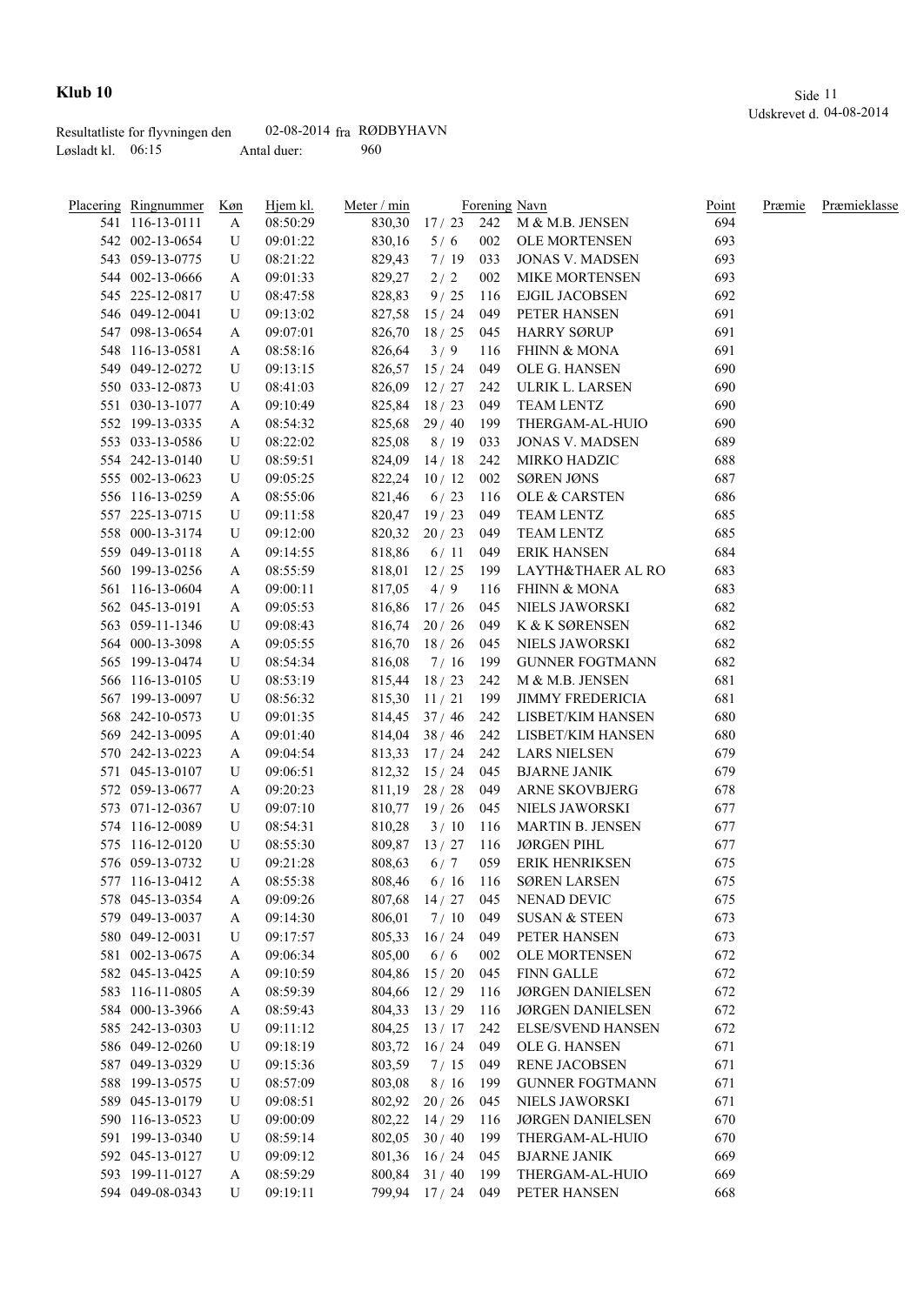|                     | Resultatliste for flyvningen den | 02-08-2014 $fra$ RØDBYHAVN |     |
|---------------------|----------------------------------|----------------------------|-----|
| Løsladt kl. $06:15$ |                                  | Antal duer:                | 960 |

| Placering Ringnummer | Køn | Hjem kl. | Meter / min |                    |       | Forening Navn                   | Point | Præmie | Præmieklasse |
|----------------------|-----|----------|-------------|--------------------|-------|---------------------------------|-------|--------|--------------|
| 595 242-11-0341      | A   | 09:04:37 | 799,89      |                    |       | 39 / 46 242 LISBET/KIM HANSEN   | 668   |        |              |
| 596 049-07-0222      | U   | 09:19:15 |             |                    |       | 799,65 18 / 24 049 PETER HANSEN | 668   |        |              |
| 597 116-13-0389      | U   | 08:57:25 | 799,59      | 7/16               | 116   | <b>SØREN LARSEN</b>             | 668   |        |              |
| 598 116-13-0049      | U   | 08:57:34 | 799,58      | 14/27              | 116   | <b>JØRGEN PIHL</b>              | 668   |        |              |
| 599 116-13-0261      | A   | 08:59:39 | 798,75      | 7/23               | 116   | OLE & CARSTEN                   | 667   |        |              |
| 600 033-11-1003      | U   | 08:46:03 | 798,74      | 13/27              | 242   | ULRIK L. LARSEN                 | 667   |        |              |
| 601 192-13-3496      | A   | 08:54:14 |             | 796,21 10/25       | 116   | EJGIL JACOBSEN                  | 665   |        |              |
| 602 242-13-0103      | U   | 09:12:59 |             | 796,19 14 / 17     | 242   | <b>ELSE/SVEND HANSEN</b>        | 665   |        |              |
| 603 045-13-0152      | U   | 09:10:28 |             | 795,52 21/26       | 045   | NIELS JAWORSKI                  | 665   |        |              |
| 604 116-13-0027      | A   | 08:58:31 |             | 794,93 15 / 27     | 116   | <b>JØRGEN PIHL</b>              | 664   |        |              |
| 605 045-13-0171      | A   | 09:10:39 |             | 794,69 22 / 26     | 045   | NIELS JAWORSKI                  | 664   |        |              |
| 606 000-13-3747      | U   | 08:57:30 |             | 794,45 19/23       | 242   | M & M.B. JENSEN                 | 664   |        |              |
| 607 116-11-0733      | U   | 09:01:50 |             | 794,13 15 / 29     | - 116 | <b>JØRGEN DANIELSEN</b>         | 663   |        |              |
| 608 045-12-0207      | U   | 09:13:28 |             | 793,66 16/20       | 045   | <b>FINN GALLE</b>               | 663   |        |              |
| 609 045-13-0052      | U   | 09:13:29 |             | 793,59 17/20       | 045   | <b>FINN GALLE</b>               | 663   |        |              |
| 610 116-13-0245      | A   | 09:00:44 | 793,53      | 8/23               | 116   | <b>OLE &amp; CARSTEN</b>        | 663   |        |              |
| 611 045-13-0110      | A   | 09:10:57 | 793,39      | 17/24              | 045   | <b>BJARNE JANIK</b>             | 663   |        |              |
| 612 116-13-0016      | A   | 08:58:52 | 793,24      | 16/27              | 116   | <b>JØRGEN PIHL</b>              | 663   |        |              |
| 613 049-13-0093      | U   | 09:20:51 | 792,77      | 17/24              | 049   | OLE G. HANSEN                   | 662   |        |              |
| 614 049-13-0197      | A   | 09:20:52 | 792,71      | 9/15               | 049   | PETER MIKKELSEN                 | 662   |        |              |
| 615 242-13-0242      | U   | 09:09:34 | 791,59      | 18/24              | 242   | <b>LARS NIELSEN</b>             | 661   |        |              |
| 616 033-13-0518      | U   | 08:27:27 | 791,34      | 9/19               | 033   | <b>JONAS V. MADSEN</b>          | 661   |        |              |
| 617 199-11-0327      | U   | 08:59:34 | 791,29      | 9/16               | 199   | <b>GUNNER FOGTMANN</b>          | 661   |        |              |
| 618 049-11-0588      | A   | 09:18:29 | 790,97      | 6/10               | 049   | <b>STEEN &amp; BESIM</b>        | 661   |        |              |
| 619 116-13-0582      | A   | 09:05:42 | 790,64      | 5/9                | 116   | FHINN & MONA                    | 660   |        |              |
| 620 242-13-0240      | U   | 09:09:53 | 790,16      | 19/24              | 242   | LARS NIELSEN                    | 660   |        |              |
| 621 199-12-0275      | A   | 09:01:44 |             | $790,03$ 32/40     | 199   | THERGAM-AL-HUIO                 | 660   |        |              |
| 622 045-11-0116      | A   | 09:14:22 |             | 789,68 18 / 20     | 045   | FINN GALLE                      | 660   |        |              |
| 623 242-13-0247      | A   | 09:10:00 |             | 789,63 20 / 24     | 242   | <b>LARS NIELSEN</b>             | 660   |        |              |
| 624 045-13-0017      | U   | 09:08:55 | 788,27      | 4/8                | 045   | <b>JOHNNI PEDERSEN</b>          | 658   |        |              |
| 625 116-13-0003      | U   | 08:59:56 | 788,11      | 17/27              | 116   | <b>JØRGEN PIHL</b>              | 658   |        |              |
| 626 045-10-0430      | U   | 09:13:55 |             | 787,44 15 / 27     | 045   | NENAD DEVIC                     | 658   |        |              |
| 627 030-13-1130      | U   | 09:15:39 |             | 787,19 19 / 25     | 045   | <b>HARRY SØRUP</b>              | 658   |        |              |
| 628 199-13-0238      | U   | 09:02:30 |             | 786,19 13 / 25     | 199   | LAYTH&THAER AL RO               | 657   |        |              |
| 628 199-13-0250      | A   | 09:02:30 |             | 786,19 13/25       | 199   | LAYTH&THAER AL RO               | 657   |        |              |
| 630 049-13-0099      | U   | 09:22:59 |             | 783,78 10/15       | 049   | PETER MIKKELSEN                 | 655   |        |              |
| 631 049-13-0107      | A   | 09:23:05 |             | 783,37 11/15 049   |       | PETER MIKKELSEN                 | 654   |        |              |
| 632 045-13-0031      | U   | 09:10:01 | 783,31      | 5/8                | 045   | JOHNNI PEDERSEN                 | 654   |        |              |
| 633 116-13-0041      | A   | 09:01:04 | 782,73      | 18/27              | 116   | <b>JØRGEN PIHL</b>              | 654   |        |              |
| 634 049-13-0307      | X   | 09:23:17 |             | 782,53 12/15       | 049   | PETER MIKKELSEN                 | 654   |        |              |
| 635 116-13-0565      | U   | 09:04:22 |             | 782,25 16/29       | 116   | <b>JØRGEN DANIELSEN</b>         | 653   |        |              |
| 636 199-08-0020      | A   | 09:01:33 |             | 781,87 10/16       | 199   | <b>GUNNER FOGTMANN</b>          | 653   |        |              |
| 637 045-13-0140      | U   | 09:13:39 |             | 781,39 18 / 24 045 |       | <b>BJARNE JANIK</b>             | 653   |        |              |
| 638 116-13-0060      | A   | 09:01:46 | 779,44      | 19/27              | - 116 | <b>JØRGEN PIHL</b>              | 651   |        |              |
| 639 049-13-0372      | U   | 09:21:44 | 777,20      | 7/10               | 049   | <b>STEEN &amp; BESIM</b>        | 649   |        |              |
| 640 049-13-0310      | A   | 09:24:36 | 777,10      | 13/15              | 049   | PETER MIKKELSEN                 | 649   |        |              |
| 641 116-13-0379      | U   | 09:02:20 | 776,09      | 8/16               | 116   | <b>SØREN LARSEN</b>             | 648   |        |              |
| 642 116-12-0622      | U   | 09:05:44 | 775,99      | 17/29              | 116   | <b>JØRGEN DANIELSEN</b>         | 648   |        |              |
| 643 199-13-0126      | U   | 09:04:47 | 775,91      | 8/11               | 199   | NADEM AL-ROBAI                  | 648   |        |              |
| 644 116-13-0594      | U   | 09:09:07 | 775,13      | 6/9                | 116   | <b>FHINN &amp; MONA</b>         | 647   |        |              |
| 645 116-12-0196      | A   | 09:04:41 | 775,06      | 9/23               | 116   | OLE & CARSTEN                   | 647   |        |              |
| 646 116-11-0353      |     | 09:01:36 |             |                    | 242   | M & M.B. JENSEN                 | 647   |        |              |
| 647 199-13-0059      | U   | 09:05:01 | 774,90      | 20/23<br>12/21     | 199   | <b>JIMMY FREDERICIA</b>         | 647   |        |              |
| 648 199-13-0062      | A   | 09:05:03 | 774,62      | 774,47 13 / 21 199 |       | <b>JIMMY FREDERICIA</b>         | 647   |        |              |
|                      | A   |          |             |                    |       |                                 |       |        |              |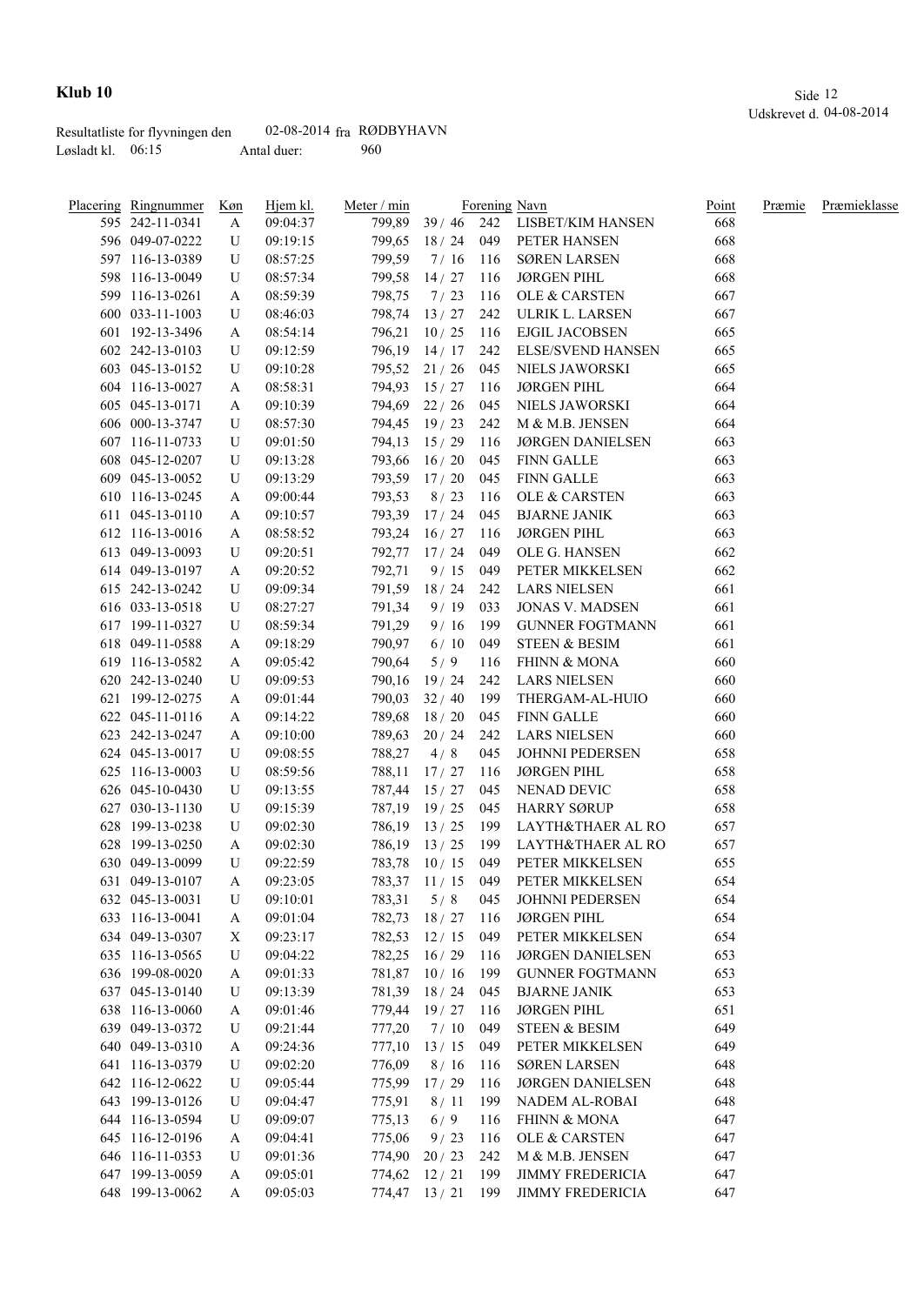|                     | Resultatliste for flyvningen den | 02-08-2014 $fra$ RØDBYHAVN |     |
|---------------------|----------------------------------|----------------------------|-----|
| Løsladt kl. $06:15$ |                                  | Antal duer:                | 960 |

| Placering Ringnummer | Køn | Hjem kl. | Meter / min |                    |       | Forening Navn                | Point | Præmie | Præmieklasse |
|----------------------|-----|----------|-------------|--------------------|-------|------------------------------|-------|--------|--------------|
| 649 116-13-0813      | A   | 09:04:58 | 773,80      |                    |       | 6/12 116 FREDDY NORDQUIST    | 646   |        |              |
| 650 199-13-0372      | A   | 09:05:26 |             | $772,88$ 33 / 40   | 199   | THERGAM-AL-HUIO              | 646   |        |              |
| 651 116-13-0498      | U   | 09:06:28 |             | 772,67 18 / 29     | 116   | <b>JØRGEN DANIELSEN</b>      | 645   |        |              |
| 652 033-13-0043      | U   | 08:33:16 | 772,37      | 5/8                | 033   | M. YOUNAS                    | 645   |        |              |
| 653 049-13-0315      | U   | 09:25:48 | 772,21      | 14/15              | 049   | PETER MIKKELSEN              | 645   |        |              |
| 654 033-13-0355      | U   | 08:33:21 | 771,90      | 6/8                | 033   | M. YOUNAS                    | 645   |        |              |
| 655 000-13-3176      | A   | 09:23:10 | 771,64      | 21/23              | 049   | <b>TEAM LENTZ</b>            | 645   |        |              |
| 656 116-13-0783      | U   | 09:03:19 | 771,56      | 9/16               | 116   | <b>SØREN LARSEN</b>          | 645   |        |              |
| 657 002-13-0508      | A   | 09:13:17 | 771,26      | 4/5                | 002   | <b>GEORGES BOGIATZIS</b>     | 644   |        |              |
| 658 199-13-0449      | U   | 09:07:03 | 769,84      | 9/11               | 199   | KAJ JACOBSEN                 | 643   |        |              |
| 659 045-13-0112      | U   | 09:16:48 |             | 767,85 19/24       | 045   | <b>BJARNE JANIK</b>          | 641   |        |              |
| 660 049-11-0355      | U   | 09:19:56 |             | $767,21$ 21/26     | 049   | K & K SØRENSEN               | 641   |        |              |
| 661 033-13-0529      | U   | 08:31:39 |             | $767,02$ 10 / 19   | 033   | <b>JONAS V. MADSEN</b>       | 641   |        |              |
| 662 116-12-0141      | A   | 09:04:33 |             | 766,65 20 / 27 116 |       | <b>JØRGEN PIHL</b>           | 640   |        |              |
| 663 242-13-0401      | U   | 09:00:24 |             | 766,52 11/25       | - 116 | EJGIL JACOBSEN               | 640   |        |              |
| 664 242-13-0212      | U   | 09:15:18 |             | 766,42 21/24       | 242   | <b>LARS NIELSEN</b>          | 640   |        |              |
| 665 033-13-0550      | U   | 08:31:49 |             | 766,08 11/19       | 033   | <b>JONAS V. MADSEN</b>       | 640   |        |              |
| 666 199-13-0217      | A   | 09:06:56 |             | 765,92 15 / 25     | 199   | <b>LAYTH&amp;THAER AL RO</b> | 640   |        |              |
| 667 045-13-0162      | A   | 09:17:48 |             | $763,60$ 23 / 26   | 045   | NIELS JAWORSKI               | 638   |        |              |
| 668 199-13-0232      | U   | 09:07:40 |             | 762,66 16/25       | 199   | LAYTH&THAER AL RO            | 637   |        |              |
| 669 033-11-1137      | A   | 08:53:16 |             | 762,32 14/27       | 242   | ULRIK L. LARSEN              | 637   |        |              |
| 670 116-13-0256      | A   | 09:07:43 |             | $761,45$ $10/23$   | 116   | OLE & CARSTEN                | 636   |        |              |
| 671 242-12-0455      | U   | 09:16:44 |             | 760,37 22 / 24     | 242   | <b>LARS NIELSEN</b>          | 635   |        |              |
| 672 033-13-0509      | U   | 08:32:55 |             | 759,97 12/19       | 033   | <b>JONAS V. MADSEN</b>       | 635   |        |              |
|                      |     |          |             |                    |       |                              |       |        |              |
| 673 000-13-3967      | A   | 09:09:26 |             | 759,53 19/29       | 116   | <b>JØRGEN DANIELSEN</b>      | 634   |        |              |
| 674 116-13-0112      | A   | 09:05:02 |             | 759,25 21/23       | 242   | M & M.B. JENSEN              | 634   |        |              |
| 675 242-13-0006      | U   | 09:13:43 |             | 759,16 40/46       | 242   | LISBET/KIM HANSEN            | 634   |        |              |
| 676 116-11-0741      | U   | 09:09:36 |             | 758,80 20 / 29     | - 116 | <b>JØRGEN DANIELSEN</b>      | 634   |        |              |
| 677 045-13-0058      | A   | 09:22:01 |             | 757,37 19/20       | 045   | FINN GALLE                   | 633   |        |              |
| 678 002-11-0441      | A   | 09:20:23 |             | 755,86 11/12       | 002   | <b>SØREN JØNS</b>            | 631   |        |              |
| 679 033-13-0519      | A   | 08:33:42 |             | 755,68 13/19       | 033   | <b>JONAS V. MADSEN</b>       | 631   |        |              |
| 680 199-13-0076      | U   | 09:09:18 |             | 755,59 14/21       | 199   | <b>JIMMY FREDERICIA</b>      | 631   |        |              |
| 681 199-13-0080      | U   | 09:09:20 | 755,44      | 15/21              | 199   | <b>JIMMY FREDERICIA</b>      | 631   |        |              |
| 682 116-13-0721      | A   | 09:09:16 | 754,71      | 7/12               | 116   | FREDDY NORDQUIST             | 630   |        |              |
| 683 199-13-0374      | U   | 09:09:39 | 754,22      | 34/40              | 199   | THERGAM-AL-HUIO              | 630   |        |              |
| 684 199-13-0396      | A   | 09:09:40 |             | $754,15$ $35/40$   | 199   | THERGAM-AL-HUIO              | 630   |        |              |
| 685 199-13-0259      | U   | 09:09:41 |             | 753,86 17/25 199   |       | LAYTH&THAER AL RO            | 630   |        |              |
| 686 242-13-0145      | A   | 09:15:19 |             | $753,40$ 15 / 18   | 242   | MIRKO HADZIC                 | 629   |        |              |
| 687 033-12-0851      | A   | 08:55:12 | 753,12      | 15/27              | 242   | ULRIK L. LARSEN              | 629   |        |              |
| 688 199-13-0305      | A   | 09:09:55 |             | 752,95 13/21       | 199   | KELD FREDERICIA              | 629   |        |              |
| 689 199-13-0592      | A   | 09:10:00 | 752,84      | 4/6                | 199   | <b>HAMID AL-ABAIJA</b>       | 629   |        |              |
| 690 199-13-0289      | A   | 09:09:58 | 752,73      | 14/21              | 199   | KELD FREDERICIA              | 629   |        |              |
| 691 199-12-0325      | A   | 09:10:03 | 752,57      | 9/11               | 199   | NADEM AL-ROBAI               | 629   |        |              |
| 692 045-13-0158      | U   | 09:20:34 |             | 752,22 24/26       | 045   | NIELS JAWORSKI               | 628   |        |              |
| 693 116-13-0043      | U   | 09:07:57 |             | 751,58 21/27       | 116   | <b>JØRGEN PIHL</b>           | 628   |        |              |
| 694 242-13-0061      | A   | 09:15:44 | 750,69      | 41/46              | 242   | LISBET/KIM HANSEN            | 627   |        |              |
| 695 116-13-0078      | A   | 09:07:12 | 750,60      | 4/10               | 116   | <b>MARTIN B. JENSEN</b>      | 627   |        |              |
| 696 049-08-0069      | A   | 09:24:09 | 750,10      | 22/26              | 049   | K & K SØRENSEN               | 627   |        |              |
| 697 199-13-0071      | U   | 09:11:43 | 745,28      | 15/21              | 199   | <b>KELD FREDERICIA</b>       | 623   |        |              |
| 698 242-13-0582      | U   | 08:56:58 | 744,91      | 16/27              | 242   | ULRIK L. LARSEN              | 622   |        |              |
| 699 000-13-3960      | A   | 09:13:03 | 744,10      | 21/29              | 116   | <b>JØRGEN DANIELSEN</b>      | 622   |        |              |
| 700 049-13-0178      | A   | 09:30:14 | 743,36      | 8/10               | 049   | <b>STEEN &amp; BESIM</b>     | 621   |        |              |
| 701 116-13-0258      | A   | 09:12:03 | 742,81      | 11/23              | 116   | OLE & CARSTEN                | 620   |        |              |
| 702 242-13-0186      | U   | 09:05:48 | 742,15      | 3/7                | 242   | M. HALD PEDERSEN             | 620   |        |              |
|                      |     |          |             |                    |       |                              |       |        |              |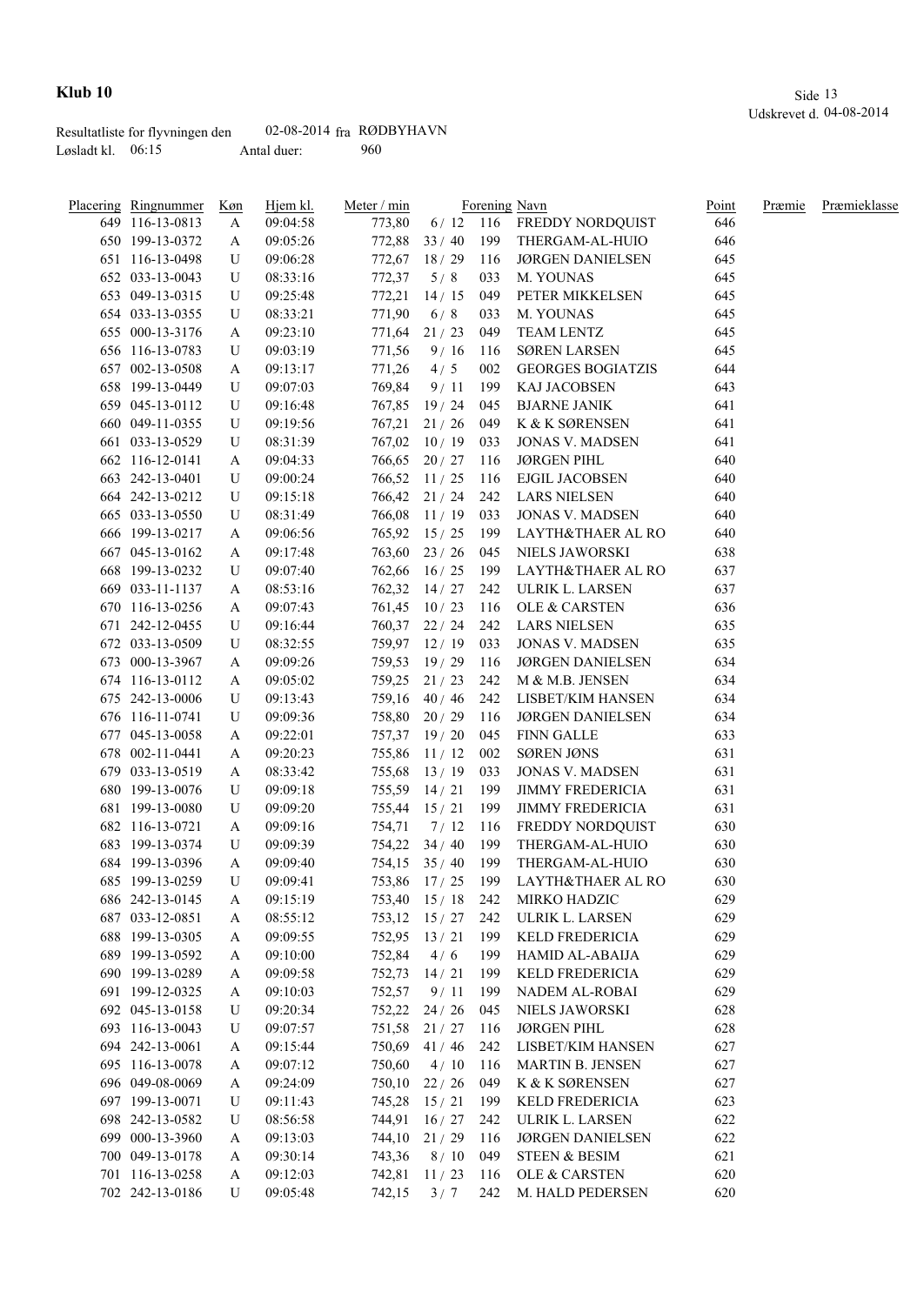|                     | Resultatliste for flyvningen den | 02-08-2014 $fra$ RØDBYHAVN |     |
|---------------------|----------------------------------|----------------------------|-----|
| Løsladt kl. $06:15$ |                                  | Antal duer:                | 960 |

| Placering Ringnummer | Køn    | Hjem kl. | Meter / min |                  |     | Forening Navn             | Point | Præmie | Præmieklasse |
|----------------------|--------|----------|-------------|------------------|-----|---------------------------|-------|--------|--------------|
| 703 116-13-0075      | A      | 09:09:10 | 742,12      |                  |     | 5/10 116 MARTIN B. JENSEN | 620   |        |              |
| 704 199-12-0472      | A      | 09:13:58 | 740,08      | 4/10             |     | 199 PER THOMSEN           | 618   |        |              |
| 705 242-13-0581      | U      | 08:58:11 |             | 739,35 17/27     | 242 | ULRIK L. LARSEN           | 618   |        |              |
| 706 059-10-0195      | A      | 09:31:25 | 738,88      | 8/15             | 049 | RENE JACOBSEN             | 617   |        |              |
| 707 116-13-0295      | A      | 09:06:48 |             | 737,97 12/25     | 116 | EJGIL JACOBSEN            | 616   |        |              |
| 708 116-13-0380      | A      | 09:11:00 |             | 737,88 10/16     | 116 | <b>SØREN LARSEN</b>       | 616   |        |              |
| 709 225-11-0460      | U      | 09:07:01 |             | $737,04$ 13 / 25 | 116 | EJGIL JACOBSEN            | 616   |        |              |
| 710 116-13-0254      | U      | 09:13:31 |             | 736,71 12/23     | 116 | OLE & CARSTEN             | 615   |        |              |
| 711 205-13-0283      | U      | 09:13:35 |             | $736,43$ $13/23$ | 116 | OLE & CARSTEN             | 615   |        |              |
| 712 059-12-0767      | U      | 09:39:57 | 735,69      | 4/5              | 059 | <b>JØRGEN HAUGE</b>       | 615   |        |              |
| 713 049-12-0324      | U      | 09:35:37 | 734,37      | 7/11             | 049 | <b>ERIK HANSEN</b>        | 613   |        |              |
| 714 242-13-0018      | A      | 09:19:52 |             | 733,90 42 / 46   | 242 | LISBET/KIM HANSEN         | 613   |        |              |
| 715 242-13-0027      | U      | 09:19:53 |             | 733,84 43 / 46   | 242 | LISBET/KIM HANSEN         | 613   |        |              |
| 716 033-13-0504      | U      | 08:37:51 | 733,73      | 14/19            | 033 | <b>JONAS V. MADSEN</b>    | 613   |        |              |
| 717 199-13-0309      | A      | 09:14:35 | 733,39      | 16/21            | 199 | <b>KELD FREDERICIA</b>    | 613   |        |              |
| 718 199-12-0207      | U      | 09:14:46 |             | 732,76 36/40     | 199 | THERGAM-AL-HUIO           | 612   |        |              |
| 719 199-13-0320      | A      | 09:14:55 | 732,03      | 17/21            | 199 | <b>KELD FREDERICIA</b>    | 611   |        |              |
| 720 033-13-0051      | U      | 08:40:55 | 731,88      | 7/8              | 033 | M. YOUNAS                 | 611   |        |              |
| 721 116-12-0517      | A      | 09:12:28 | 731,78      | 11/16            | 116 | <b>SØREN LARSEN</b>       | 611   |        |              |
| 722 199-13-0302      | A      | 09:14:59 | 731,76      | 18/21            | 199 | KELD FREDERICIA           | 611   |        |              |
| 723 116-13-0385      | A      | 09:14:47 |             | 731,52 14/23     | 116 | <b>OLE &amp; CARSTEN</b>  | 611   |        |              |
| 724 199-13-0599      | A      | 09:13:07 |             | $731,11$ $11/16$ | 199 | <b>GUNNER FOGTMANN</b>    | 611   |        |              |
| 725 116-13-0081      | U      | 09:11:55 | 730,58      | 6/10             | 116 | MARTIN B. JENSEN          | 610   |        |              |
| 726 199-13-0201      | A      | 09:15:27 | 730,11      | 5/6              | 199 | HAMID AL-ABAIJA           | 610   |        |              |
| 727 199-13-0460      | A      | 09:15:24 | 730,04      | 16/21            | 199 | <b>JIMMY FREDERICIA</b>   | 610   |        |              |
| 728 116-13-0785      | U      | 09:13:06 |             | $729,17$ $12/16$ | 116 | <b>SØREN LARSEN</b>       | 609   |        |              |
| 729 045-11-0158      |        | 09:28:31 |             | 728,02 16 / 27   | 045 | NENAD DEVIC               | 608   |        |              |
| 730 033-13-0447      | A<br>A | 08:42:13 | 727,30      | 2/4              | 033 | PREBEN K.PETERSEN         | 608   |        |              |
| 731 000-13-3965      |        | 09:17:14 |             | 727,02 22/29     | 116 | <b>JØRGEN DANIELSEN</b>   | 607   |        |              |
| 732 045-13-0286      | A      |          | 726,88      | 8/21             | 045 | <b>ERIK KRUSE</b>         | 607   |        |              |
|                      | A      | 09:28:41 |             |                  |     |                           |       |        |              |
| 733 199-13-0056      | U      | 09:16:12 | 726,82      | 17/21            | 199 | <b>JIMMY FREDERICIA</b>   | 607   |        |              |
| 734 049-13-0073      | U      | 09:34:40 | 724,60      | 8/10             | 049 | <b>SUSAN &amp; STEEN</b>  | 605   |        |              |
| 735 199-13-0373      | U      | 09:16:52 |             | 724,30 37/40     | 199 | THERGAM-AL-HUIO           | 605   |        |              |
| 736 045-13-0129      | U      | 09:28:05 |             | 722,97 20 / 24   | 045 | <b>BJARNE JANIK</b>       | 604   |        |              |
| 737 033-12-0979      | U      | 09:01:58 | 722,60      | 18/27            | 242 | ULRIK L. LARSEN           | 604   |        |              |
| 738 116-13-0420      | U      | 09:14:53 |             | $721,95$ $13/16$ | 116 | <b>SØREN LARSEN</b>       | 603   |        |              |
| 739 000-12-1530      | U      | 09:13:50 |             | 721,89 22/23 242 |     | M & M.B. JENSEN           | 603   |        |              |
| 740 045-12-0086      | A      | 09:24:56 | 721,79      | 6/8              | 045 | JOHNNI PEDERSEN           | 603   |        |              |
| 741 199-13-0239      | A      | 09:18:08 | 719,08      | 18/25            | 199 | LAYTH&THAER AL RO         | 601   |        |              |
| 742 199-12-0310      | A      | 09:19:09 |             | 715,38 10/11     | 199 | NADEM AL-ROBAI            | 598   |        |              |
| 743 116-13-0816      | A      | 09:19:23 | 713,30      | 8/12             | 116 | FREDDY NORDQUIST          | 596   |        |              |
| 744 098-08-0743      | A      | 09:30:53 |             | 712,59 25 / 26   | 045 | NIELS JAWORSKI            | 595   |        |              |
| 745 116-13-0662      | U      | 09:19:45 |             | 711,92 10/18     | 116 | KJELD & BERILL            | 595   |        |              |
| 746 242-13-0051      | A      | 09:25:48 | 711,08      | 44/46            | 242 | LISBET/KIM HANSEN         | 594   |        |              |
| 747 156-07-1463      | U      | 09:16:55 | 710,50      | 7/10             | 116 | <b>MARTIN B. JENSEN</b>   | 593   |        |              |
| 748 045-11-0365      | U      | 09:33:16 | 710,07      | 9/21             | 045 | <b>ERIK KRUSE</b>         | 593   |        |              |
| 749 116-13-0324      | U      | 09:13:44 | 709,34      | 14/25            | 116 | EJGIL JACOBSEN            | 593   |        |              |
| 750 045-13-0311      | A      | 09:35:39 | 708,71      | 20/25            | 045 | <b>HARRY SØRUP</b>        | 592   |        |              |
| 751 199-12-0128      | A      | 09:21:43 | 705,37      | 19/21            | 199 | KELD FREDERICIA           | 589   |        |              |
| 752 045-13-0387      | A      | 09:36:26 | 699,41      | 17/27            | 045 | NENAD DEVIC               | 584   |        |              |
| 753 049-13-0110      | U      | 09:45:40 | 699,34      | 8/11             | 049 | <b>ERIK HANSEN</b>        | 584   |        |              |
| 754 225-12-0615      | A      | 09:23:11 | 698,94      | 11/18            | 116 | KJELD & BERILL            | 584   |        |              |
| 755 116-13-0671      | U      | 09:23:24 | 698,13      | 12/18            | 116 | KJELD & BERILL            | 583   |        |              |
| 756 242-13-0593      | A      | 09:08:18 |             | 696,19 19/27 242 |     | ULRIK L. LARSEN           | 582   |        |              |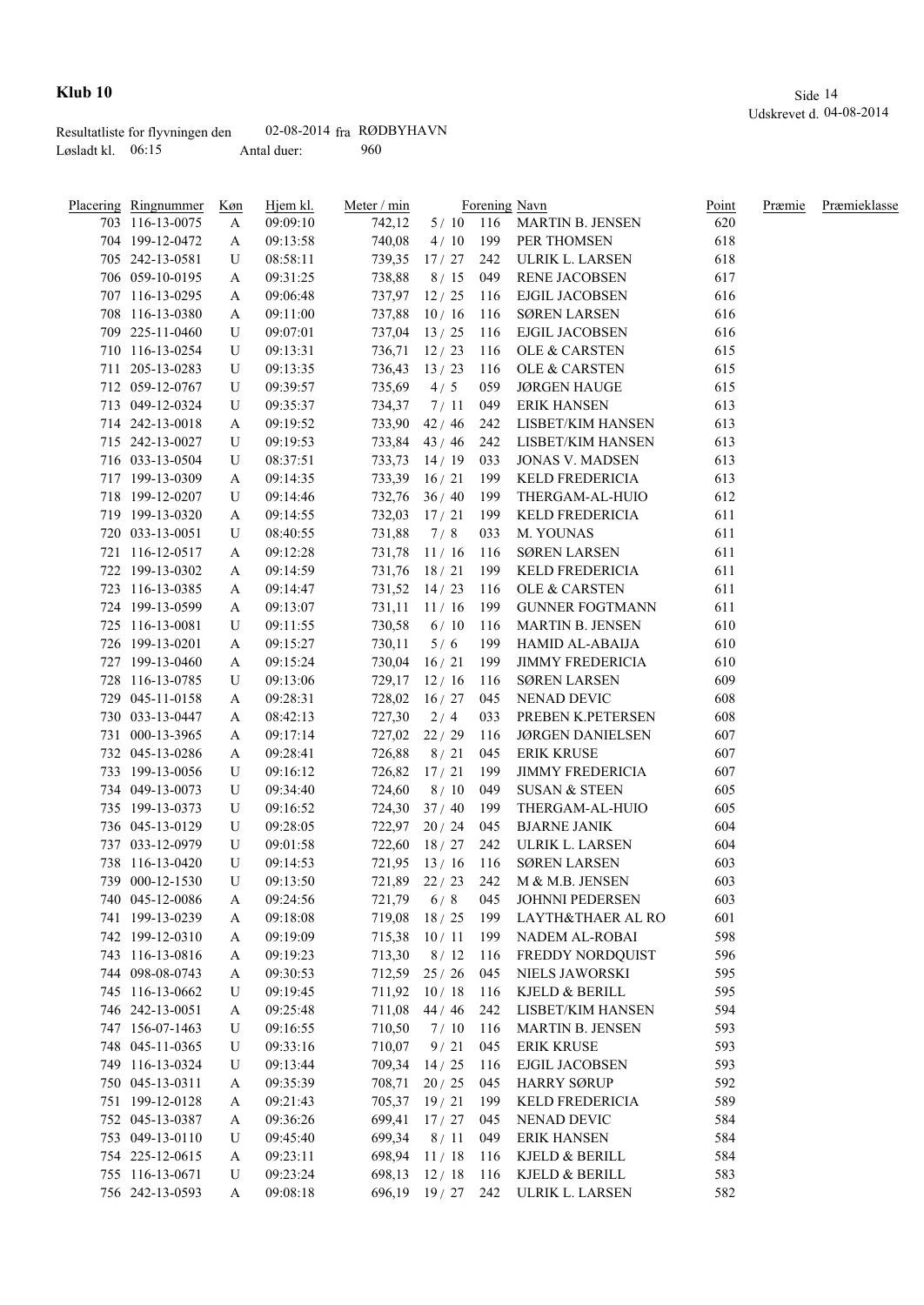|                     | Resultatliste for flyvningen den | 02-08-2014 $fra$ RØDBYHAVN |     |
|---------------------|----------------------------------|----------------------------|-----|
| Løsladt kl. $06:15$ |                                  | Antal duer:                | 960 |

| Placering Ringnummer               | <u>Køn</u> | Hjem kl.             | Meter / min |                                |            | Forening Navn                                 | Point      | Præmie | Præmieklasse |
|------------------------------------|------------|----------------------|-------------|--------------------------------|------------|-----------------------------------------------|------------|--------|--------------|
| 757 148-13-0103                    | U          | 09:24:18             | 694,74      |                                |            | 15 / 23 116 OLE & CARSTEN                     | 580        |        |              |
| 758 199-13-0587                    | A          | 09:25:12             | 692,68      | 6/6                            |            | 199 HAMID AL-ABAIJA                           | 579        |        |              |
| 759 116-13-0082                    | U          | 09:21:36             | 692,67      | 8/10                           |            | 116 MARTIN B. JENSEN                          | 579        |        |              |
| 760 049-12-0553                    | U          | 09:42:13             | 690,44      | 7/9                            | 045        | STEEN LUNDQVIST                               | 577        |        |              |
| 761 116-13-0602                    | A          | 09:30:33             | 690,17      | 7/9                            | 116        | FHINN & MONA                                  | 577        |        |              |
| 762 199-12-0436                    | A          | 09:24:00             | 689,01      | 12/16                          | 199        | <b>GUNNER FOGTMANN</b>                        | 576        |        |              |
| 763 116-13-0526                    | U          | 09:27:29             |             | 688,30 23 / 29                 | 116        | <b>JØRGEN DANIELSEN</b>                       | 575        |        |              |
| 764 116-13-0401                    | A          | 09:23:54             |             | 687,49 14 / 16                 | 116        | <b>SØREN LARSEN</b>                           | 574        |        |              |
| 765 049-13-0097                    | U          | 09:50:13             |             | 684,59 18 / 24                 | 049        | OLE G. HANSEN                                 | 572        |        |              |
| 766 199-13-0264                    | U          | 09:27:48             |             | 683,03 19/25                   | 199        | LAYTH&THAER AL RO                             | 571        |        |              |
| 767 045-12-0014                    | A          | 09:42:00             |             | 680,60 18 / 27 045             |            | NENAD DEVIC                                   | 569        |        |              |
| 768 242-11-0192                    | U          | 09:35:14             |             | 678,46 16 / 18 242             |            | MIRKO HADZIC                                  | 567        |        |              |
| 769 199-13-0069                    | U          | 09:29:12             |             | $678,17$ $18/21$               | 199        | <b>JIMMY FREDERICIA</b>                       | 566        |        |              |
| 770 199-13-0459                    | A          | 09:29:43             |             | 676,37 19/21                   | 199        | <b>JIMMY FREDERICIA</b>                       | 565        |        |              |
| 771 033-13-0514                    | A          | 08:50:09             |             | 675,56 15/19                   | 033        | <b>JONAS V. MADSEN</b>                        | 564        |        |              |
| 772 116-12-0869                    | U          | 09:31:13             |             | 675,21 24/29                   | 116        | <b>JØRGEN DANIELSEN</b>                       | 564        |        |              |
| 773 045-10-0291                    | A          | 09:43:57             |             | $674,24$ 19 / 27               | 045        | NENAD DEVIC                                   | 563        |        |              |
| 774 049-13-0116                    | A          | 09:53:48             | 673,34      | 9/11                           | 049        | <b>ERIK HANSEN</b>                            | 562        |        |              |
| 775 199-13-0577                    | A          | 09:28:40             | 672,41      | 13/16                          | 199        | <b>GUNNER FOGTMANN</b>                        | 562        |        |              |
| 776 199-13-0316                    | A          | 09:31:09             | 671,43      | 20/21                          | 199        | <b>JIMMY FREDERICIA</b>                       | 561        |        |              |
| 777 000-13-3962                    | U          | 09:32:48             | 669,80      | 25/29                          | 116        | <b>JØRGEN DANIELSEN</b>                       | 560        |        |              |
| 778 116-13-0554                    | U          | 09:32:50             | 669,69      | 26/29                          | 116        | <b>JØRGEN DANIELSEN</b>                       | 559        |        |              |
| 779 116-12-0698                    | U          | 09:36:43             | 669,07      | 8/9                            | 116        | <b>FHINN &amp; MONA</b>                       | 559        |        |              |
| 780 199-13-0574                    | A          | 09:31:54             | 667,99      | 13/18                          | 116        | KJELD & BERILL                                | 558        |        |              |
| 781 033-13-0059                    | A          | 08:55:07             | 666,98      | 8/8                            | 033        | M. YOUNAS                                     | 557        |        |              |
| 782 116-13-0664                    | U          | 09:32:19             |             | 666,58 14/18                   | 116        | KJELD & BERILL                                | 557        |        |              |
| 783 033-13-0508                    | U          | 08:52:18             |             | 666,33 16/19                   | 033        | <b>JONAS V. MADSEN</b>                        | 557        |        |              |
| 784 242-11-0246                    | A          | 09:25:40             | 664,82      | 4/7                            | 242        | M. HALD PEDERSEN                              | 555        |        |              |
| 785 199-13-0576                    | A          | 09:31:27             | 662,89      | 14/16                          | 199        | <b>GUNNER FOGTMANN</b>                        | 554        |        |              |
| 786 045-13-0364                    | A          | 09:48:05             | 661,16      | $20/27$ 045                    |            | NENAD DEVIC                                   | 552        |        |              |
| 787 242-13-0237                    | A          | 09:45:08             |             | $657,61$ 23 / 24               | 242        | LARS NIELSEN                                  | 549        |        |              |
| 788 116-11-0976                    | U          | 09:37:25             |             | 654,53 27/29                   | 116        | <b>JØRGEN DANIELSEN</b>                       | 547        |        |              |
| 789 049-11-0514                    | A          | 09:57:17             | 652,90      | 9/15                           | 049        | <b>RENE JACOBSEN</b>                          | 545        |        |              |
| 790 116-06-0058                    |            | 09:32:44             |             | 652,89 23 / 23                 | 242        | M & M.B. JENSEN                               | 545        |        |              |
| 791 116-13-0250                    | A          | 09:38:40             |             | 645,74 16/23                   | 116        | OLE & CARSTEN                                 | 539        |        |              |
| 792 242-13-0638                    | A<br>U     | 09:22:09             |             | 644,67 20 / 27                 | 242        | ULRIK L. LARSEN                               | 539        |        |              |
| 793 045-13-0030                    | U          | 09:48:33             | 641,95      | 7/8                            | 045        | JOHNNI PEDERSEN                               | 536        |        |              |
| 794 116-13-0287                    |            | 09:32:47             |             | $641,02$ 15 / 25               |            | <b>EJGIL JACOBSEN</b>                         | 535        |        |              |
| 795 222-10-0725                    | A          |                      |             |                                | 116        |                                               |            |        |              |
| 796 116-13-0298                    | A          | 10:01:38<br>09:33:34 |             | 640,37 10/15<br>638,49 16 / 25 | 049<br>116 | <b>RENE JACOBSEN</b><br><b>EJGIL JACOBSEN</b> | 535<br>533 |        |              |
| 797 199-13-0258                    | A          | 09:41:36             |             | 637,42 20 / 25                 |            | LAYTH&THAER AL RO                             | 532        |        |              |
|                                    | U          |                      |             | 636,58 19/24                   | 199        |                                               |            |        |              |
| 798 049-10-0138                    | A          | 10:06:27             |             |                                | 049        | PETER HANSEN                                  | 532        |        |              |
| 799 915-06-0199<br>800 045-13-0267 | U          | 09:56:11             |             | 633,52 12/12                   | 002        | <b>SØREN JØNS</b>                             | 529        |        |              |
|                                    | U          | 09:57:58             | 631,40      | 10/21                          | 045        | <b>ERIK KRUSE</b>                             | 527        |        |              |
| 801 049-10-0537                    | U          | 10:08:44             |             | 630,36 19/24                   | 049        | OLE G. HANSEN                                 | 527        |        |              |
| 802 059-11-1329                    | U          | 10:08:49             | 630,13      | 20/24                          | 049        | OLE G. HANSEN                                 | 526        |        |              |
| 803 116-11-0228                    | U          | 09:36:15             | 629,98      | 17/25                          | 116        | <b>EJGIL JACOBSEN</b>                         | 526        |        |              |
| 804 049-12-0156                    | U          | 10:00:17             | 629,79      | 23/26                          | 049        | K & K SØRENSEN                                | 526        |        |              |
| 805 199-13-0406                    | A          | 09:46:26             | 623,03      | 38/40                          | 199        | THERGAM-AL-HUIO                               | 520        |        |              |
| 806 116-12-0766                    | U          | 09:46:25             | 622,28      | 13/16                          | 116        | <b>RENE LARSEN</b>                            | 520        |        |              |
| 807 049-13-0319                    | U          | 10:12:36             | 620,11      | 15/15                          | 049        | PETER MIKKELSEN                               | 518        |        |              |
| 808 045-13-0118                    | U          | 10:00:16             | 619,67      | 21 / 24                        | 045        | <b>BJARNE JANIK</b>                           | 518        |        |              |
| 809 242-11-0226                    | A          | 09:40:15             | 617,59      | 5/7                            | 242        | M. HALD PEDERSEN                              | 516        |        |              |
| 810 059-13-0605                    | U          | 10:19:11             | 617,50      | 9/11                           | 059        | <b>JØRN NYMAND</b>                            | 516        |        |              |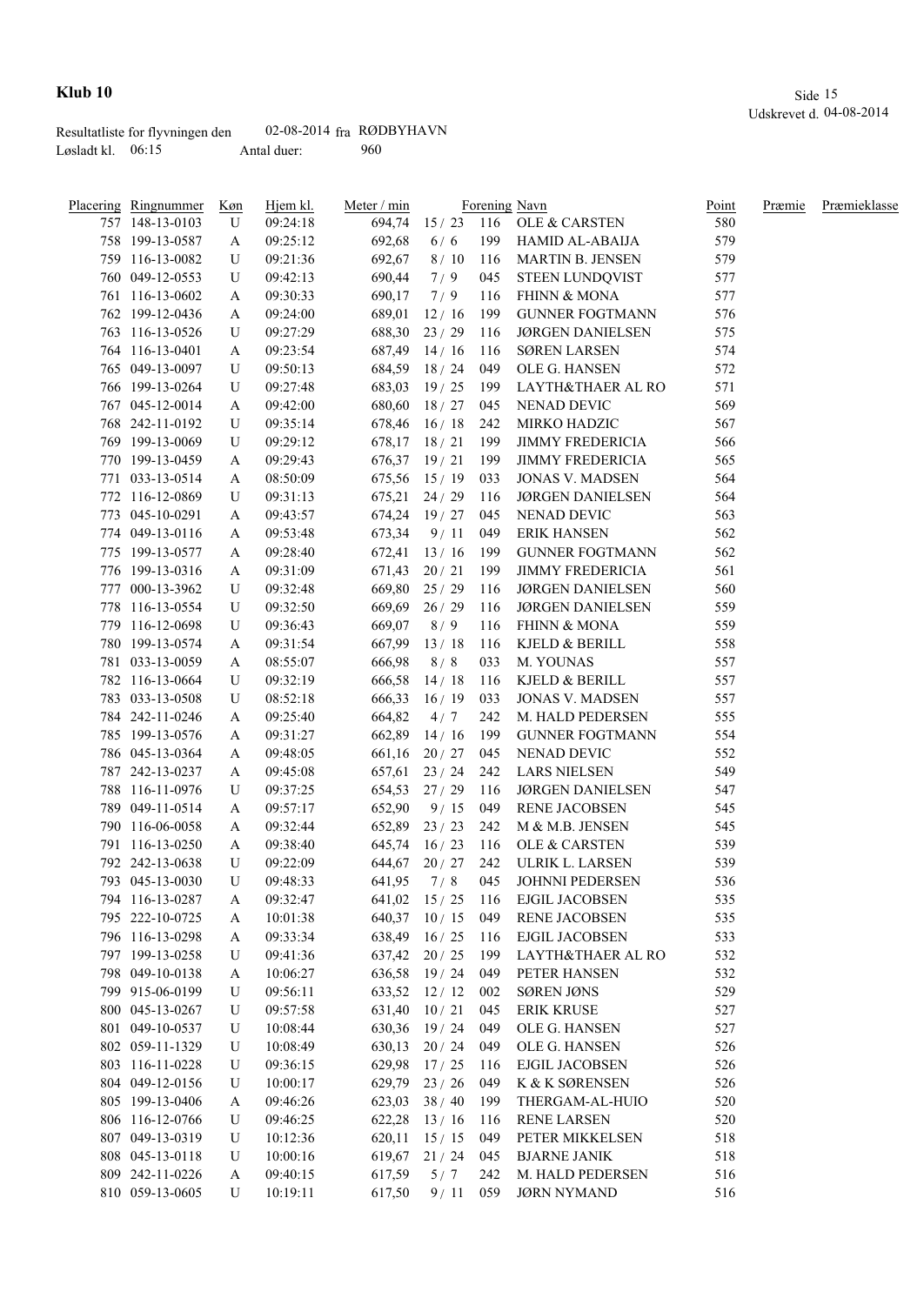|                     | Resultatliste for flyvningen den | 02-08-2014 $fra$ RØDBYHAVN |     |
|---------------------|----------------------------------|----------------------------|-----|
| Løsladt kl. $06:15$ |                                  | Antal duer:                | 960 |

| Placering Ringnummer | Køn | Hjem kl. | Meter / min |                    |     | Forening Navn                      | Point | Præmie | Præmieklasse |
|----------------------|-----|----------|-------------|--------------------|-----|------------------------------------|-------|--------|--------------|
| 811 116-13-0817      | A   | 09:48:39 | 615,59      |                    |     | 9/12 116 FREDDY NORDQUIST          | 514   |        |              |
| 812 242-13-0630      | U   | 09:31:41 |             |                    |     | 613,42 21 / 27 242 ULRIK L. LARSEN | 512   |        |              |
| 813 242-13-0646      | U   | 09:31:42 |             |                    |     | 613,37 22 / 27 242 ULRIK L. LARSEN | 512   |        |              |
| 814 116-08-0235      | U   | 09:52:33 |             | $609,00$ 28 / 29   | 116 | <b>JØRGEN DANIELSEN</b>            | 509   |        |              |
| 815 045-13-0372      | U   | 10:06:25 |             | 608,78 21 / 27 045 |     | NENAD DEVIC                        | 509   |        |              |
| 816 199-13-0304      | A   | 09:51:37 |             | $608,02$ 20 / 21   | 199 | KELD FREDERICIA                    | 508   |        |              |
| 817 116-13-0325      | A   | 09:44:00 | 606,62      | 18/25              | 116 | EJGIL JACOBSEN                     | 507   |        |              |
| 818 033-13-0589      | U   | 09:08:06 | 605,51      | 17/19              | 033 | <b>JONAS V. MADSEN</b>             | 506   |        |              |
| 819 059-13-0576      | U   | 10:09:35 |             | $604,83$ 24 / 26   | 049 | K & K SØRENSEN                     | 505   |        |              |
| 820 915-10-0925      | A   | 10:07:59 | 604,68      | 22 / 27            | 045 | NENAD DEVIC                        | 505   |        |              |
| 821 225-13-0709      | A   | 09:54:05 | 600,30      | 17/23              | 116 | OLE & CARSTEN                      | 501   |        |              |
| 822 049-13-0148      | A   | 10:17:18 | 598,95      | 3/5                | 049 | <b>ABDUL MOHAMMAD</b>              | 500   |        |              |
| 823 116-13-0645      | U   | 09:55:12 | 597,46      | 14/16              | 116 | <b>RENE LARSEN</b>                 | 499   |        |              |
| 824 049-12-0549      | A   | 10:13:02 | 597,40      | 21/25              | 045 | <b>HARRY SØRUP</b>                 | 499   |        |              |
| 825 116-13-0642      | A   | 09:55:17 | 597,23      | 15/16              | 116 | <b>RENE LARSEN</b>                 | 499   |        |              |
| 826 116-13-0698      | A   | 09:55:19 | 596,96      | 10/12              | 116 | FREDDY NORDQUIST                   | 499   |        |              |
| 827 071-09-1174      | U   | 10:05:54 | 595,51      | 5/5                | 002 | <b>GEORGES BOGIATZIS</b>           | 497   |        |              |
| 828 049-13-0147      | A   | 10:18:47 | 595,30      | 4/5                | 049 | ABDUL MOHAMMAD                     | 497   |        |              |
| 829 045-13-0414      |     | 10:11:37 | 594,98      | 11/21              | 045 | ERIK KRUSE                         | 497   |        |              |
|                      | A   |          |             |                    |     | EJGIL JACOBSEN                     | 494   |        |              |
| 830 116-13-0319      | U   | 09:49:11 | 591,94      | 19/25              | 116 |                                    |       |        |              |
| 831 049-12-0208      | U   | 10:21:52 |             | 587,88 11/15       | 049 | RENE JACOBSEN                      | 491   |        |              |
| 832 199-13-0578      | A   | 09:56:47 |             | 587,18 15 / 16     |     | 199 GUNNER FOGTMANN                | 490   |        |              |
| 833 033-12-0116      | A   | 09:13:43 |             | 586,48 18/19       | 033 | <b>JONAS V. MADSEN</b>             | 490   |        |              |
| 834 033-12-1183      | A   | 09:18:05 | 584,82      | 3/4                | 033 | PREBEN K.PETERSEN                  | 489   |        |              |
| 835 116-13-0409      | A   | 09:57:14 |             | 584,37 15 / 16     | 116 | <b>SØREN LARSEN</b>                | 488   |        |              |
| 836 116-13-0663      | A   | 10:04:02 |             | 574,27 15 / 18     | 116 | KJELD & BERILL                     | 480   |        |              |
| 837 116-13-0008      | A   | 10:01:38 |             | 573,55 22/27       | 116 | <b>JØRGEN PIHL</b>                 | 479   |        |              |
| 838 049-13-0204      | A   | 10:29:03 |             | 571,53 22/23       | 049 | TEAM LENTZ                         | 477   |        |              |
| 839 199-13-0269      | A   | 10:07:51 |             | 565,57 21/25       | 199 | LAYTH&THAER AL RO                  | 472   |        |              |
| 840 049-12-0584      | A   | 10:28:37 | 564,11      | 8/9                | 045 | STEEN LUNDQVIST                    | 471   |        |              |
| 841 059-13-0771      | U   | 09:21:44 |             | 561,30 19/19       | 033 | <b>JONAS V. MADSEN</b>             | 469   |        |              |
| 842 116-13-0670      | A   | 10:10:23 |             | 558,78 16/18       | 116 | KJELD & BERILL                     | 467   |        |              |
| 843 045-13-0293      | A   | 10:27:48 |             | 556,88 12/21       | 045 | <b>ERIK KRUSE</b>                  | 465   |        |              |
| 844 116-13-0054      | U   | 10:08:56 |             | 555,65 23 / 27 116 |     | <b>JØRGEN PIHL</b>                 | 464   |        |              |
| 845 116-13-0272      | A   | 10:12:52 |             | 552,89 18 / 23 116 |     | OLE & CARSTEN                      | 462   |        |              |
| 846 116-13-0284      | A   | 10:15:56 |             | 545,86 19/23       | 116 | OLE & CARSTEN                      | 456   |        |              |
| 847 033-13-0773      | A   | 09:35:04 | 535,18      | 4/4                | 033 | PREBEN K.PETERSEN                  | 447   |        |              |
| 848 242-13-0614      | A   | 10:02:22 | 530,64      | 23/27              | 242 | ULRIK L. LARSEN                    | 443   |        |              |
| 849 059-13-0744      | U   | 11:00:32 | 528,07      | 7/7                | 059 | ERIK HENRIKSEN                     | 441   |        |              |
| 850 116-13-0690      | U   | 10:24:09 | 527,91      | 17/18              | 116 | KJELD & BERILL                     | 441   |        |              |
| 851 049-13-0088      | A   | 10:56:48 |             | 522,84 21 / 24     | 049 | OLE G. HANSEN                      | 437   |        |              |
| 852 242-13-0034      | A   | 10:35:32 |             | 520,75 45 / 46     | 242 | LISBET/KIM HANSEN                  | 435   |        |              |
| 853 045-13-0264      | A   | 10:46:26 | 518,65      | 13/21              | 045 | <b>ERIK KRUSE</b>                  | 433   |        |              |
| 854 049-12-0329      | U   | 11:03:00 | 511,56      | 10/11              | 049 | <b>ERIK HANSEN</b>                 | 427   |        |              |
| 855 059-10-0154      | U   | 10:59:24 |             | 510,30 12/15       | 049 | RENE JACOBSEN                      | 426   |        |              |
| 856 242-13-0615      | U   | 10:12:59 |             | 506,97 24 / 27     | 242 | ULRIK L. LARSEN                    | 423   |        |              |
| 857 242-13-0159      | A   | 10:25:21 | 506,33      | 6/7                | 242 | M. HALD PEDERSEN                   | 423   |        |              |
| 858 242-13-0319      | A   | 10:57:16 | 502,04      | 15/17              | 242 | <b>ELSE/SVEND HANSEN</b>           | 419   |        |              |
| 859 242-13-0402      | U   | 10:34:48 | 488,00      | 20/25              | 116 | <b>EJGIL JACOBSEN</b>              | 408   |        |              |
| 860 199-13-0376      |     | 10:47:28 |             | 483,48 39 / 40     | 199 | THERGAM-AL-HUIO                    | 404   |        |              |
| 861 116-11-0193      | U   |          |             | 9/10               | 116 | <b>MARTIN B. JENSEN</b>            | 399   |        |              |
|                      | A   | 10:45:48 | 477,30      |                    |     |                                    |       |        |              |
| 862 242-13-0104      | U   | 11:13:40 | 474,47      | 16/17              | 242 | <b>ELSE/SVEND HANSEN</b>           | 396   |        |              |
| 863 045-12-0121      | U   | 11:12:16 |             | $473,57$ $14/21$   | 045 | <b>ERIK KRUSE</b>                  | 396   |        |              |
| 864 049-13-0091      | U   | 11:29:28 |             | 468,53 22 / 24 049 |     | OLE G. HANSEN                      | 391   |        |              |